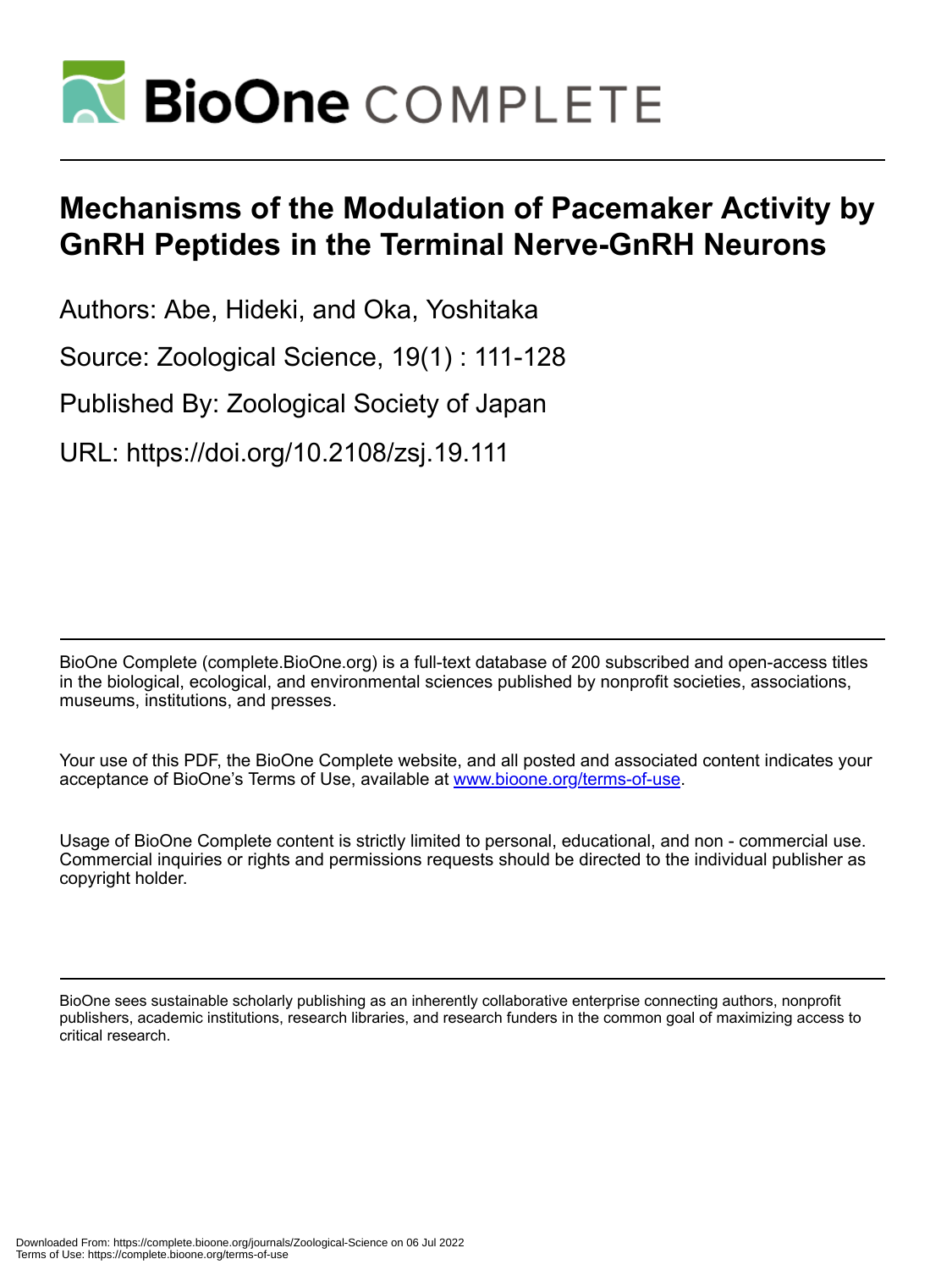## **Mechanisms of the Modulation of Pacemaker Activity by GnRH Peptides in the Terminal Nerve-GnRH Neurons**

Hideki Abe<sup>1,2</sup> and Yoshitaka Oka<sup>1\*</sup>

1 *Misaki Marine Biological Station, Graduate School of Science, The University of Tokyo, Kanagawa 238-0225, Japan.* 2 *Present address: Department of Physiology, Tokyo Medical and Dental University, Graduate School and Faculty of Medicine, Yushima 1-5-45, Bunkyo-ku, Tokyo 113-8519, Japan*

**ABSTRACT**—According to our working hypothesis, the terminal nerve (TN)-gonadotropin releasing hormone (GnRH) system functions as a neuromodulatory system that regulates many long-lasting changes in animal behaviors. We have already shown by using *in vitro* whole brain preparations of a small fish (dwarf gourami) that the pacemaker activities of TN-GnRH neurons are modulated biphasically by salmon GnRH, which is the same molecular species of GnRH produced by TN-GnRH neurons themselves; the modulation consists of initial transient decrease and late increase of firing frequency. In the preset study, we investigated the possible involvement of  $Ca<sup>2+</sup>$  release from intracellular store and voltage dependent  $Ca<sup>2+</sup>$  currents in the modulation of pacemaker activities. Pharmacological blockade of  $Ca<sup>2+</sup>$  release from intracellular stores or apamin-sensitive Ca<sup>2+</sup>-activated K<sup>+</sup> current inhibited the initial transient decrease of firing frequency by sGnRH. On the other hand, bath application of  $Ca<sup>2+</sup>$  channel blockers Ni<sup>2+</sup> or La<sup>3+</sup> slowed down the pacemaker frequency and attenuated the rate of the late increase of pacemaker frequency by GnRH. Furthermore, voltage-clamp experiments suggested that low-voltage-activated (LVA)  $Ca<sup>2+</sup>$  current and high-voltage-activated (HVA)  $Ca<sup>2+</sup>$  current were present in the TN-GnRH neurons, and bath application of GnRH shifted the activation threshold of HVA  $Ca<sup>2+</sup>$  current to more negative potentials. These results suggest that (1) sGnRH induces  $Ca<sup>2+</sup>$  release from intracellular stores and activates apaminsensitive Ca<sup>2+</sup>-activated K<sup>+</sup> current so that it decreases the frequency of pacemaker activity in the initial phase, (2) some kinds of  $Ca^{2+}$  currents contribute to the generation and modulation of pacemaker activities, and (3) HVA Ca<sup>2+</sup> current is facilitated by sGnRH so that it increases the frequency of pacemaker activity in the late phase.

**Key words:** GnRH, peptide, pacemaker, neuromodulation, electrophsiology

#### **INTRODUCTION**

The gonadotropin-releasing hormone (GnRH) was originally identified as a hypophysiotropic decapeptide hormone that is produced in the preoptic area, transported to the median eminence, and facilitates the release of gonadotropins from the pituitary. However, GnRH neurons and their fibers have been found not only in the preoptic area but also in several brain areas outside the hypothalamic area. Such 'extrahypothalamic' GnRH systems have been found mainly in the terminal nerve (TN) and midbrain (Schwanzel-Fukuda and Silverman, 1990; Parhar and Iwata, 1994; Yamamoto *et al.*, 1995), and they project widely in the brain instead of the

 $*$  Corresponding author: Tel.  $+81-468-81-4105$ ; FAX. +81-468-81-7944. E-mail: okay@mmbs.s.u-tokyo.ac.jp median eminence or the pituitary.

By taking advantage of anatomical feature of the *in vitro* whole brain preparation of the dwarf gourami, we have been studying the electrophysiological characteristics of the TN-GnRH system (reviewed by Oka, 1997; Oka and Abe, 2002). We have previously shown that (1) individual cells of TN-GnRH system project widely in the entire brain from the olfactory bulb to the spinal cord (Oka and Matsushima, 1993), and (2) single TN-GnRH neurons show spontaneous pacemaker activity (Oka and Matsushima, 1993) which consists of the depolarizing phase produced by INa(slow) (Oka, 1995, 1996) and the repolarizing phase mainly produced by TEA-sensitive persistent potassium current, I<sub>K(v)</sub> (Abe and Oka, 1999). Moreover, the frequency of pacemaker activity seems to vary according to the physiological conditions of the animal, and the firing frequency and/or firing mode may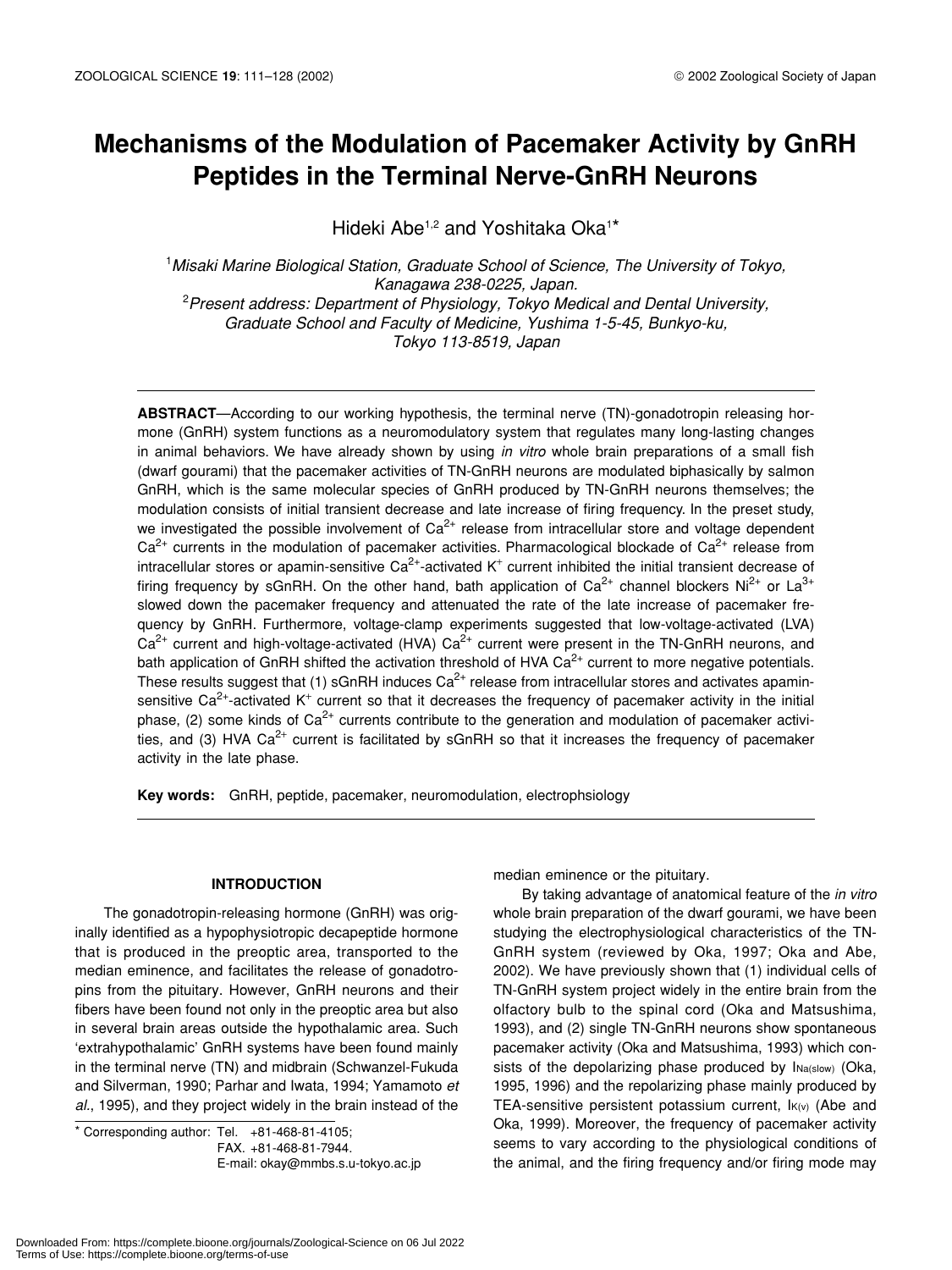affect the efficacy of exocytosis of GnRH peptides from the GnRH neurons (Peng and Horn, 1991). On the other hand, a growing body of evidence suggests that GnRH peptide modulates the function of ion channels such as  $Na<sup>+</sup>$  channels (Eisthen et al., 2000), K<sup>+</sup> channels (Adams and Brown, 1980) and  $Ca^{2+}$  channels (Elmslie *et al.*, 1990) and thus may regulate the excitability or neurotransmitter release of target neurons. Thus, it has been suspected that the TN-GnRH system may function as a neuromodulatory system that is involved in the regulation of long-lasting changes in the animal's behavior, e.g., motivational or arousal states (Oka and Matsushima, 1993; Oka, 1997). Therefore, the study of nature and mechanisms of modulation of the pacemaker activity of TN-GnRH neurons by hormones or transmitters will give us invaluable information about the control mechanism of neuromodulatory GnRH system.

We have previously indicated that the frequency of pacemaker activity of TN-GnRH neurons was biphasically modulated by sGnRH in a dose dependent and paracrine/ autocrine manner (Abe and Oka, 2000, 2002). This biphasic modulation consisted of the transient decrease (early phase) and subsequent increase (late phase) of firing frequency. Furthermore, it was suggested that the G-protein coupled GnRH receptor in the cell membrane triggers signal transduction pathway that ended up modulating the frequency of pacemaker activity of TN-GnRH neurons. This biphasic modulation of pacemaker activity may contribute to a synchronized facilitation of pacemaker activities of neighboring TN-GnRH neurons.

In other types of neurons, it has been proposed that Gprotein coupled receptors can modulate the gating properties of the ion channels. Both direct effects of G-proteins and indirect effects via diffusible second messengers have been implicated in these modulations (Hille, 1994). Generally, it has been suggested that GnRH receptors are coupled to the  $Ga<sub>111</sub>$  type G-proteins, and the  $Ga<sub>111</sub>$  type G-proteins enhance inositol phosphate formation and subsequent increase in [Ca2+]i (Naor *et al.*, 1998; Stojilkovic *et al.*, 1994a, b; Stojilkovic and Catt, 1995a, b). In the pituitary gonadotrophs, it has been accepted that GnRH-induced activation of phospholipase C is the major signal transduction pathway of GnRH receptor-coupled processes, and the subsequent mobilization of  $[Ca^{2+}]}$  and the activation of protein kinase C (PKC) are the key elements in the control of gonadotropin secretion by pituitary gonadotrophs (Stojilkovic and Catt, 1995a, b).

On the other hand, the dependence on the extracellular  $Ca<sup>2+</sup>$  of episodic release of GnRH from perifused hypothalamic neurons and GT1-7 cells suggests that GnRH secretion is controlled by  $Ca^{2+}$  entry through the plasma membrane Ca<sup>2+</sup> channels (Krsmanovic *et al.*, 1992). Electrophysiological studies have demonstrated the expression of several types of plasma membrane  $Ca<sup>2+</sup>$  channels in the embryonic GnRH neurons (Kusano *et al.*, 1995) and GT1 cells (Bosma, 1993; Costantin and Charles, 1999; Javors *et al.*, 1995; Van Goor *et al.*, 1999b), including transient and

sustained voltage-dependent  $Ca<sup>2+</sup>$  channels.

Therefore, in the present paper, we examined the possible involvement of  $[Ca^{2+}]}$  mobilization from the intracellular stores and the plasma membrane  $Ca<sup>2+</sup>$  channels in the biphasic modulations of pacemaker activity in the TN-GnRH neurons.

#### **MATERIAL AND METHODS**

#### **Preparations**

Adult male and female dwarf gourami (*Colisa lalia*), ~4 cm in standard length, were purchased from a local dealer and kept at 22 ~ 27 C° until used. The whole brain *in vitro* preparation was made according to the procedures described in the previous papers (Oka, 1995, 1996; Abe and Oka, 1999, 2000).

#### **Electrophysiology**

The *in vitro* whole brain preparation was continuously superfused with an oxygenated Ringer solution containing (in mM) 124 NaCl, 5 KCl, 1.2 KH<sub>2</sub>PO<sub>4</sub>, 2.4 CaCl<sub>2</sub>, 1.3 MgSO<sub>4</sub>, 26 NaHCO<sub>3</sub>, and 10 glucose (pH 7.4 adjusted with NaOH) in the silicone elastomer (Shin-Etsu Silicone No.KE-106, Shin-Etsu Chemical Co., Ltd., Japan) base of a small recording chamber. Whole cell voltage- and current-clamp recordings were carried out with the use of CEZ-2300 amplifier (Nihon Kohden, Japan) and pCLAMP software (Axon instruments). Pipette resistance was ~8 MΩ, and seal resistance was >10GΩ. Series resistance was compensated as much as possible. The patch pipette was visually guided to the cluster of TN-GnRH neurons exposed on the ventral surface of the brain under a dissecting microscope (Oka and Matsushima, 1993). After gigaohm seal formation and "break in" for the whole cell recording mode, characteristic spontaneous pacemaker activity was confirmed in the current-clamp mode (see Oka and Matsushima, 1993; Abe and Oka, 2000).

For current-clamp experiments, the patch pipettes contained (in mM) 110 K-gluconate, 3 MgCl<sub>2</sub>, 40 N-2-hydroxyethylpiperazine-*N'*-2-ethanesulfonic acid (HEPES), 0.3 ethylene glycol-bis (β-aminoethylether)-*N,N,N',N'*-tetraacetic acid (EGTA), 2 Na<sub>2</sub>ATP, and 0.2 Na<sub>2</sub>GTP (pH 7.4 adjusted with NaOH). NiCl<sub>2</sub> (1 mM), LaCl<sub>3</sub> (5  $\mu$ M), Apamin (100 nM; Alomone Labs.) and salmon GnRH (sGnRH, 200 ~ 300 nM; RBI) were dissolved directly in the Ringer solution. Ruthenium red (50 µM; Sigma) and heparin (300 µg / ml; Sigma) were dissolved in the pipette solution. Pacemaker activities were digitized (2 kHz), displayed on-line with Axotape software or pClamp8 (Axon Instruments), and stored on a computer.

For voltage-clamp recording of  $Ca<sup>2+</sup>$  currents, the extracellular solution contained (in mM) 95 choline Cl, 40 tetraethylammonium chloride (TEACl), 2.4 CaCl<sub>2</sub>, 1.3 MgCl<sub>2</sub>, 5 Glucose, 5 4-aminopyridine (4AP), and 10 HEPES (pH 7.4 adjusted with NaOH). In addition, 0.75 µM tetrodotoxin (TTX) was added to the extracellular solution. Patch pipettes were filled with a solution consisting of (mM) 90 CsCl<sub>2</sub>, 2 MgCl<sub>2</sub>, 20 TEACl, 10 EGTA, 10 HEPES, 2 Na<sub>2</sub>ATP, and 0.2 Na<sub>2</sub>GTP (pH 7.4 adjusted with CsOH). For voltage-clamp recording of tentative Ca<sup>2+</sup>-activated K<sup>+</sup> currents, the extracellular solution contained (in mM) 115 choline Cl, 20 TEACl, 5 KCl, 2.4 CaCl<sub>2</sub>, 1.3 MgCl<sub>2</sub>, 5 glucose, and 10 HEPES (pH 7.4 adjusted with NaOH). 0.75 µM TTX was also added to the extracellular solution. Patch pipettes were filled with a solution consisting of (mM) 110 KCl, 3  $MgCl<sub>2</sub>$ , 40 HEPES, 0.3 EGTA, and 2Na<sub>2</sub>ATP (pH) 7.4 adjusted with NaOH). The linear leakage currents were digitally subtracted, either automatically with the use of the P/4 protocol, or manually, after measuring ohmic resistance in response to hyperpolarizing command pulses. The data were not corrected for the liquid junction potentials.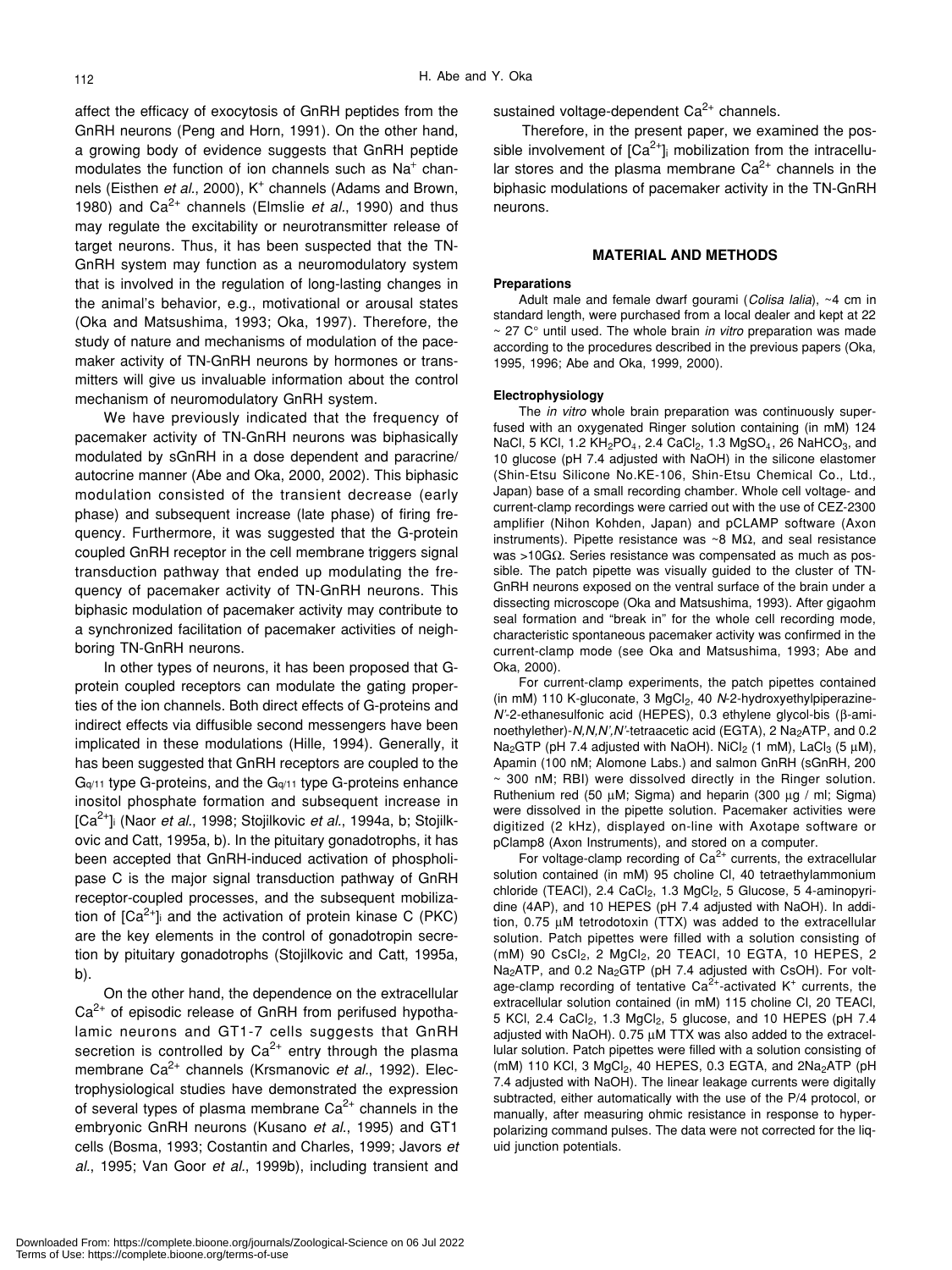#### **Data analysis**

Data analysis, fitting, averaging and presentation were carried out using a combination of pCLAMP6 and 8, Axograph (Axon Instruments), Microsoft Excel (Microsoft), DeltaGraph (Polaroid), and Canvas (Deneba software) softwares. All data are present as means±SE.

#### **RESULTS**

Most of the TN-GnRH neurons showed regular spontaneous pacemaker activity, and it was biphasically modulated by bath application of sGnRH, as we have reported previously (Abe and Oka, 2000; also see Fig. 3Ba~d).

## **Involvement in the control of pacemaker activity of Apamin-sensitive Ca2+-activated K+ currents induced by Ca2+ released from the intracellular store**

First, in order to examine the possible involvement of  $Ca<sup>2+</sup>$  released from the intracellular store in the control of pacemaker activity of TN-GnRH neuron, the cells were dialyzed with ruthenium red, an inhibitor of  $Ca^{2+}$ -induced  $Ca^{2+}$ release, and heparin, that of  $IP_3$ -induced Ca<sup>2+</sup> release, respectively, by including them in the patch pipette solution. After that, the effects of bath application of sGnRH on the pacemaker activity were examined. To ensure the diffusion of ruthenium red and heparin into the cytoplasm of the TN-GnRH neuron, the data collection was started 10 min after the whole-cell recording was established; this time period was determined on the basis of the results of intracellular application of QX-314 (see Abe and Oka, 2000). Fig. 1 shows the pacemaker activity of a cell recorded with patch pipette containing ruthenium red (50 µM) and heparin (300 µg / ml) in the pipette solution. In Ringer solution, the cells showed slightly irregular beating discharge pattern (Fig. 1Ba). Many cells tended to show such a firing pattern by intracellular application of the blockers of  $Ca<sup>2+</sup>$  release from the intracellular store. In these experiments, we further applied  $La^{3+}$  (5 µM) to the bath solution in order to block some  $Ca^{2+}$  channels (see below). Bath application of  $La^{3+}$ slowed down the frequency of pacemaker activity (Fig. 1Bb). Further bath application of sGnRH (1 µM) failed to evoke transient decrease of firing frequency (Fig. 1Bc) but evoked subsequent increase of firing frequency (Fig. 1Bd). Figure 1Bc and Bd (20 and 120 s after the onset of sGnRH perfusion, respectively) were recorded during time periods similar to that of transient decrease and subsequent increase of firing frequency by sGnRH. Fig. 1Bf shows the time course of these changes before and after the application of sGnRH (during the period corresponding to Fig. 1Bb~d).

We compared the degree of transient decrease of firing frequency in the presence and absence of the intracellular  $Ca<sup>2+</sup>$  mobilization blockers. Each effect of the blockers was measured during a 20 s period that was  $30 \sim 50$  s after the onset of sGnRH perfusion, which corresponded to the early transient phase of pacemaker frequency decrease, and was normalized to the frequency in Ringer solution. The transient decrease that was induced by sGnRH (0.88±0.06; n=16) was nullified by heparin (1.01±0.05; n=5). Similarly, intracellular application of ruthenium red alone or both ruthenium red and heparin nullified the transient decrease or rather increased slightly the firing frequency (1.11±0.14; n=7 and 1.16±0.11; n=4, respectively). However, we could not find statistically significant nullifying effects of blockers of  $Ca<sup>2+</sup>$ release from the intracellular store due to the large SE. Anyway, these results suggest that the  $Ca^{2+}$  release from the intracellular store may be involved in the transient decrease of firing frequency that was induced by sGnRH.

In our previous studies of voltage-dependent K<sup>+</sup> currents (Abe and Oka, 1999), we found that a transient and 4AP-sensitive, but not TEA- or charybdotoxin-sensitive  $Ca<sup>2+</sup>$ -depenent outward current component was present in TN-GnRH neurons. Because this current could be observed only when  $Ca^{2+}$  was present in the external solution, we defined this 4AP-sensitive transient outward current that was dependent on the presence of extracellular  $Ca^{2+}$  ions as tentative Ca<sup>2+</sup>-activated K<sup>+</sup> currents. When the current responses were measured in  $Ca<sup>2+</sup>$ -containing extracellular solutions containing 0.75  $\mu$ M TTX and 20 mM TEA, a mixture of large transient currents and smaller persistent outward currents could be recorded in response to depolarizing pulses from a holding potential of –100 mV. The activation and steady-state inactivation curves of the mixture current containing tentative Ca<sup>2+</sup>-activated K<sup>+</sup> current are shifted to more depolarized potentials compared with those of "4APsensitive transient current" (data not shown). These tentative Ca<sup>2+</sup>-activated K<sup>+</sup> currents are only partially inactivated at membrane potentials of –60 to –40 mV, which correspond to the base membrane potentials of the pacemaker activity of TN-GnRH neurons. Thus, it is reasonable to think that tentative Ca<sup>2+</sup>-activated K<sup>+</sup> current can be activated in the pacemaker range of TN-GnRH neurons.

Next, we examined the effect of sGnRH on the tentative  $Ca<sup>2+</sup>$ -activated K<sup>+</sup> current. Fig. 2A shows the superimposed traces of the tentative Ca<sup>2+</sup>-activated K<sup>+</sup> currents before, during, and after sGnRH applications elicited during a series of +50 mV test pulses from a holding potential of –100 mV. In this case, bath application of  $sGnRH$  (1  $\mu$ M) facilitated current amplitude about 18% (Fig. 2A). The current amplitude recovered to the control level after washout by Ringer solution. Fig. 2B shows the time course of the tentative  $Ca<sup>2+</sup>$ -activated K<sup>+</sup> current before, during, and after sGnRH applications. Test pulses were applied at 15 s intervals. The current amplitude showed a tendency to gradually decrease due to the rundown. However, it was rapidly increased by bath application of sGnRH (within 15 to 90 s; Fig. 2B, solid bars). This time course corresponded to the onset of the transient decrease of firing frequency of pacemaker activity induced by sGnRH. Averaged increase of the amplitude of tentative Ca<sup>2+</sup>-activated K<sup>+</sup> current was about 9% (2 to 19%,  $n=4$ ).

Finally, we examined the effects of bath application of apamin, a specific SK-type  $Ca^{2+}$ -activated K<sup>+</sup> channel blocker. Fig. 3 shows the effect of bath application of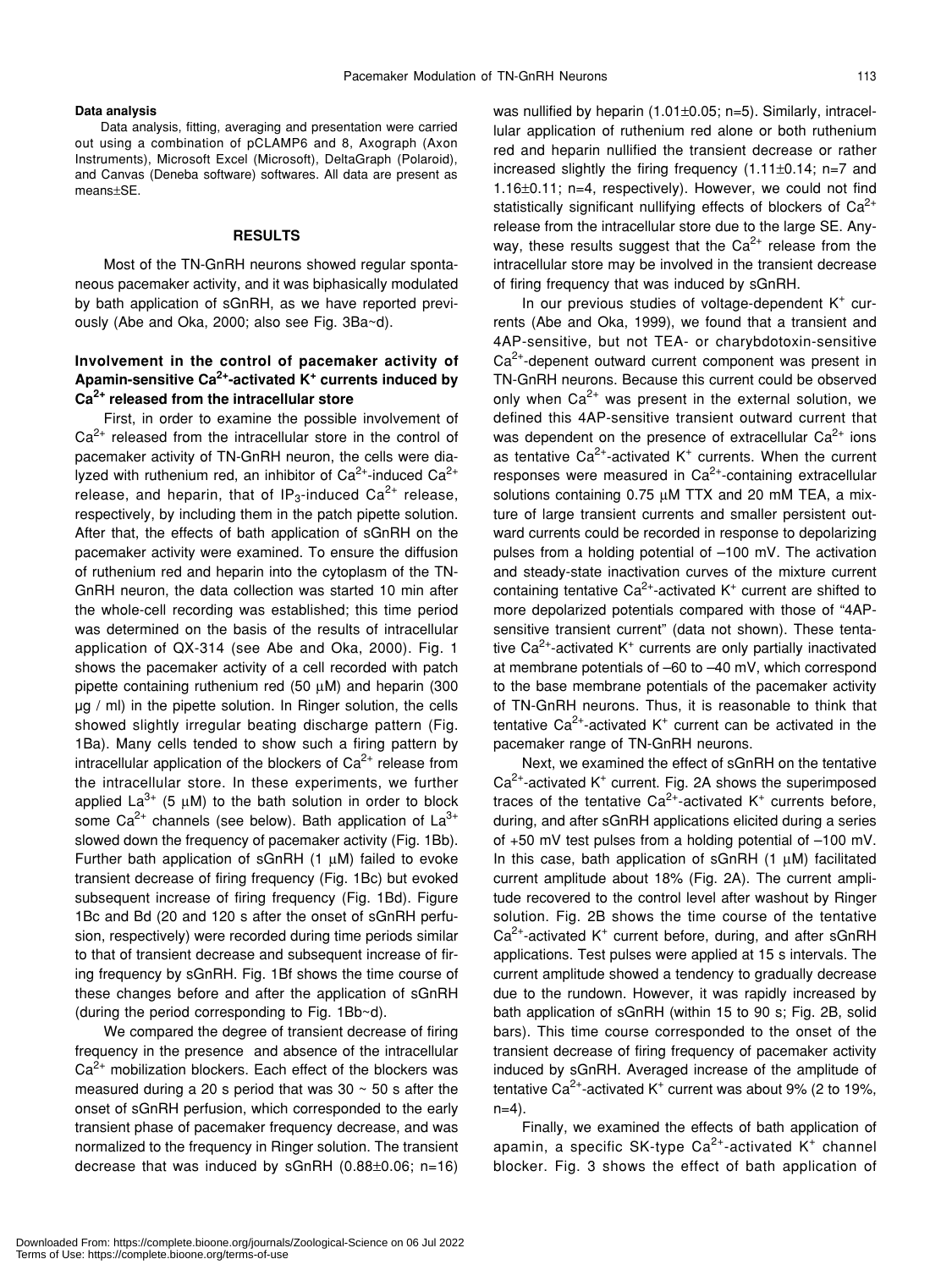

Fig. 1. Inhibition of Ca<sup>2+</sup> release from the intracellular store disrupts the transient decrease of pacemaker frequency after GnRH application. (A) Continuous recording of the pacemaker activity. Traces indicated by bars *a-f* are shown in (B) on enlarged time scales. Similar conventions are used in Figs. 3, 5, and 6. Intracellular application of Ruthenium Red (50  $\mu$ M), which inhibits the Ca<sup>2+</sup>-induced Ca<sup>2+</sup> release, and heparin (300  $\mu$ g/ml), which inhibits IP<sub>3</sub>-induced Ca<sup>2+</sup> release, blocked transient decrease (Bc) but not subsequent increase in the frequency of pacemaker activities (Bd), both of which should be induced by sGnRH. Compare with normal changes in the frequency of pacemaker activities that are induced by sGnRH shown in Fig. 3Ba–d.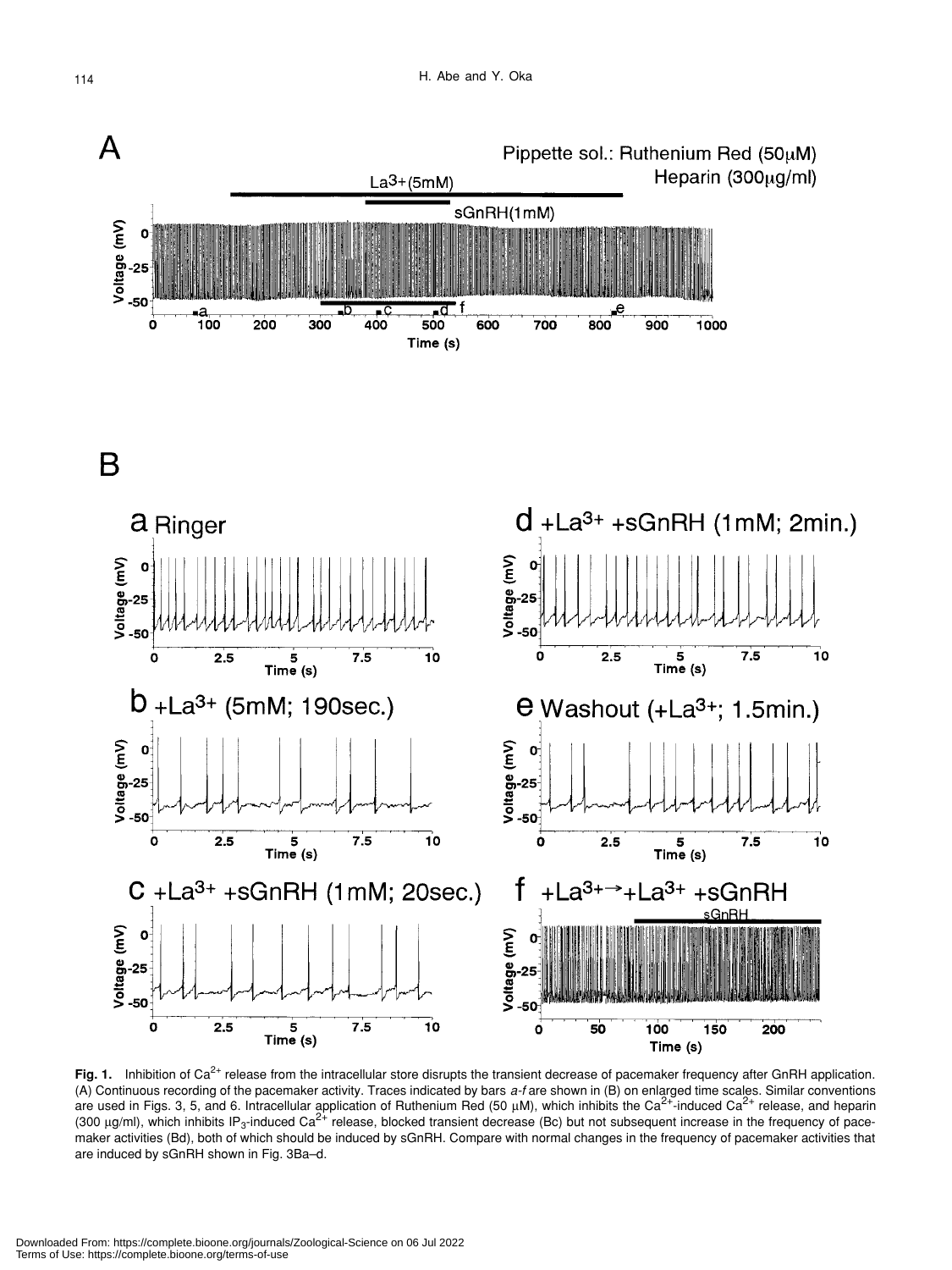

Fig. 2. Tentative Ca<sup>2+</sup>-activated transient K<sup>+</sup> current is facilitated by sGnRH. (A)Voltage clamp recordings of tentative Ca<sup>2+</sup>-activated transient K<sup>+</sup> currents. Bath application of 1 mM sGnRH increased the amplitude of tentative Ca<sup>2+</sup>-activated transient K<sup>+</sup> current. Current traces before, during, and after sGnRH application are shown. (B) shows the time course of the peak amplitude of the tentative Ca $^{2+}$ -activated transient K<sup>+</sup> current during sGnRH applications (bars).

apamin. In Ringer, TN-GnRH neurons showed regular beating discharge (3.02±0.86 Hz; n=4). Bath application of sGnRH (20 nM) transiently decreased (2.74±0.83 Hz; Fig. 3Bb) and subsequently increased (4.98±0.60 Hz; Fig. 3Bc) firing frequency of pacemaker activity. After washout of sGnRH, bath application of apamin (100 nM) facilitated the frequency of pacemaker activity (3.60±0.68 Hz; Fig. 3Be). However, further bath application of sGnRH (20 nM) failed to evoke transient decrease of firing frequency (3.70±0.74 Hz; Fig. 3Bf) but evoked subsequent increase of firing frequency (6.59±1.15; Fig. 3Bg). Fig. 3Bd and Bh show the time course of these changes before and after the application of sGnRH. We also compared quantitatively the normalized transient decrease of firing frequency in the presence and absence of apamin. The transient decrease that was induced by sGnRH (0.92±0.07; n=4) was nullified by apamin  $(1.02\pm0.03; n=4)$ .

From these data, it is suggested that sGnRH triggers the  $Ca<sup>2+</sup>$  release from the intracellular store and activates apamin-sensitive Ca<sup>2+</sup>-activated K<sup>+</sup> currents, which leads to the transient decrease of the frequency of pacemaker activity.

## **Involvement of Ca2+ currents in the pacemaker activity**

Because the preliminary experiments that examined the effect of sGnRH upon INa(slow) and/or IK(V) did not show any noticeable modulation, we investigated the possible involvement of  $Ca<sup>2+</sup>$  currents in the modulation of pacemaker activity. Fig. 4 shows the effects of  $Ca^{2+}$  channel blockers on the pacemaker frequency of TN-GnRH neurons. Bath application of various  $Ca^{2+}$  channel blockers slowed down the pacemaker frequency of TN-GnRH neurons. Fig. 4Aa shows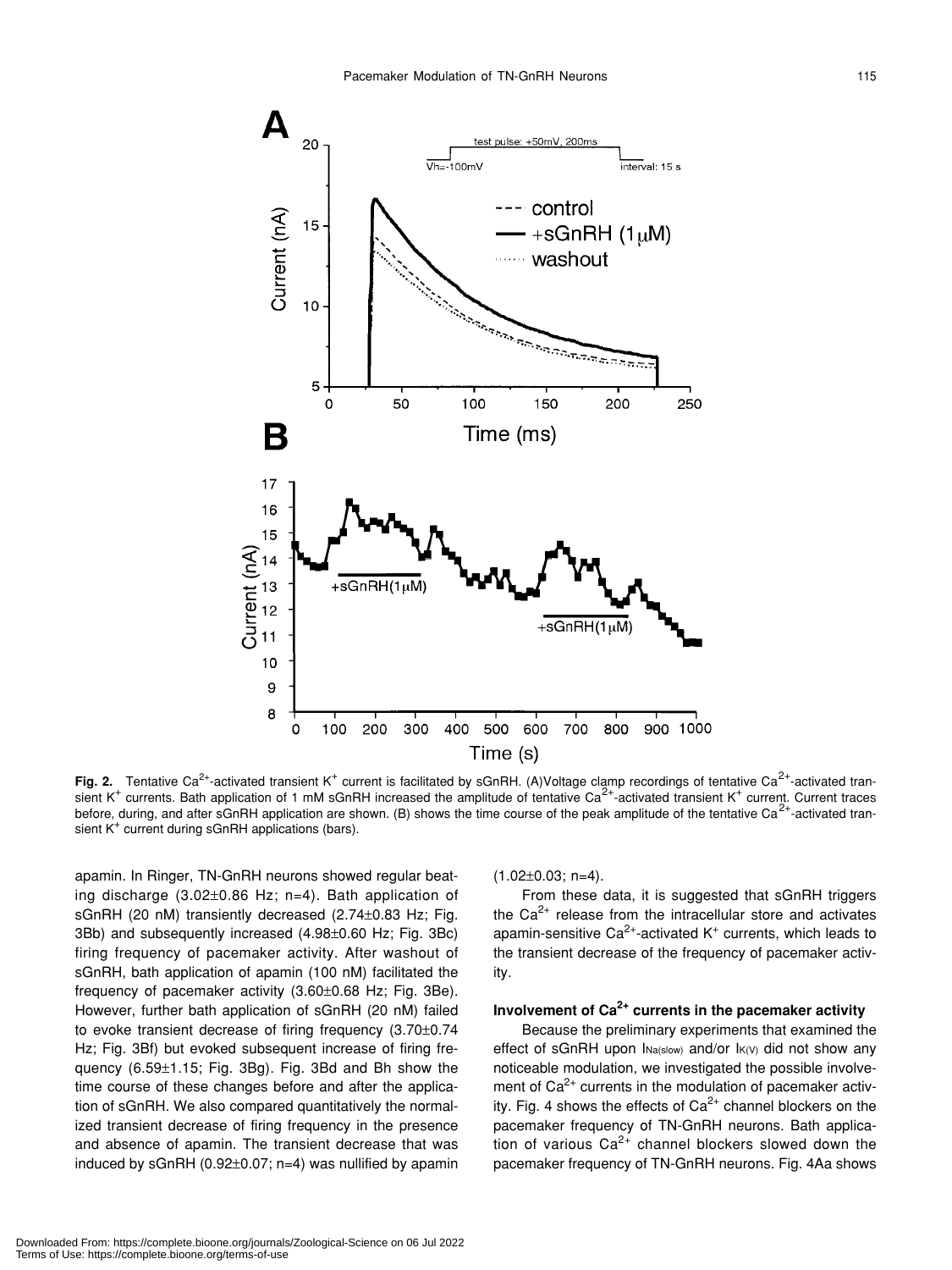

Fig. 3. Inhibition of SK-type Ca<sup>2+</sup>-activated K<sup>+</sup> channel disrupts the transient decrease of pacemaker frequency after GnRH application. (A) Continuous recording of the pacemaker activity. In Ringer solution, bath application of sGnRH (20 nM) transiently decreased (Bb) and subsequently increased (Bc) the frequency of pacemaker activity (the overall time course of these changes is shown in Bd). By bath application of apamin (100 nM), which inhibits the SK type Ca<sup>2+</sup>-activated K<sup>+</sup> channel, the frequency of pacemaker activity was increased (Be). Furthermore, bath application of apamin blocked transient decrease (Bf) but not subsequent increase in the frequency of pacemaker activities by sGnRH (Bg)(the overall time course of these changes is shown in Bh). Following washout by Ringer solution, the firing frequency decreased again.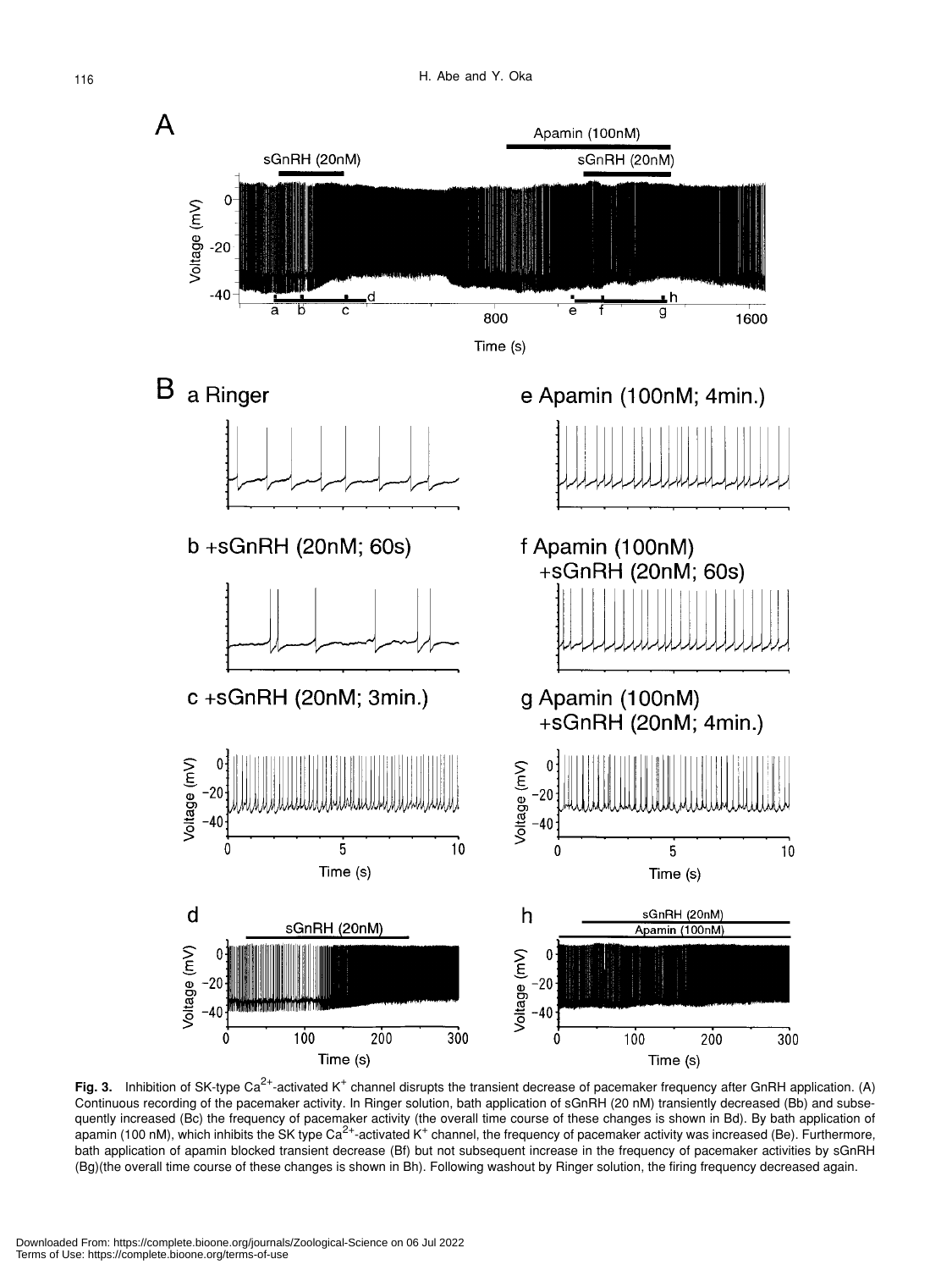

**Fig. 4.** Blockade of Ca<sup>2+</sup> currents decreases the pacemaker frequency. Aa, b: Effects of blockers of Ca<sup>2+</sup> currents, La<sup>3+</sup> and Ni<sup>2+</sup>, respectively. Both of these treatments decreased the frequency of pacemaker activities. Following washout, the frequency of pacemaker activities recovered. B: Comparison of the effects of  $Ca^{2+}$  channel blockers on the pacemaker activity. The numbers in parentheses represent the numbers of cells tested for each blocker. The ordinate indicates the relative pacemaker frequencies after each treatment normalized to those before the treatment; (Frequency of pacemaker activity in Ringer solution containing  $Ca<sup>2+</sup>$  channel blocker) / (Frequency of pacemaker activity in Ringer solution). Bath application of Ca<sup>2+</sup> channel blockers decreased the pacemaker frequency. It should be noted that simultaneous bath application of both La<sup>3+</sup> and Ni<sup>2+</sup> (the right column in B) had an additive effect of blocking the frequency of pacemaker activity (compare with the left and middle columns in B).

the effects of the blocker of high-voltage-activated  $Ca^{2+}$  currents,  $La^{3+}$  (5 µM, n=4), and Fig. 4Ab shows those of the blockers of low-voltage-activated  $Ca^{2+}$  current and storeoperated Ca<sup>2+</sup> current, Ni<sup>2+</sup> (1 mM, n=4). The frequencies of pacemaker activities before and after these treatments were 3.7 $\pm$ 0.8 and 2.6 $\pm$ 0.5 Hz for La<sup>3+</sup> (P<0.05, Student's twotailed paired *t* test) and  $4.1 \pm 0.7$  and  $1.7 \pm 0.2$  Hz for Ni<sup>2+</sup> (P<0.05, Student's two-tailed paired *t* test). Furthermore, when the bath application of the combination of  $La^{3+}$  (5 µM) and  $Ni<sup>2+</sup>$  (1 mM) was examined, it completely blocked the generation of pacemaker activity (in 7/8 cells, Fig. 6Ba,c and d). The results are presented in Fig. 4B as the relative pacemaker frequencies after each treatment normalized to those before the treatment, which were defined as the ratio (firing frequency in Ringer solution containing  $Ca<sup>2+</sup>$  channel blockers) / (firing frequency in Ringer solution). These results indicate that some kinds of  $Ca^{2+}$  currents are present in TN-GnRH neurons and contribute to the generation of pacemaker activity.

Next, we examined the effects of  $Ca^{2+}$  channel blockers on the modulation of pacemaker activity by sGnRH. Fig. 5 shows the effects of  $Ni<sup>2+</sup>$  on the modulation of pacemaker activity by sGnRH. In Ringer solution, TN-GnRH neuron showed regular beating discharge (3.5±0.5 Hz; Fig. 5Ba). Bath application of  $Ni^{2+}$  (1 mM) decreased the firing frequency of pacemaker activity (1.8±0.2 Hz; Fig. 5Bb). Subsequent bath application of sGnRH (300 nM) transiently decreased (1.5±0.2 Hz; Fig. 5Bc) and then increased (2.4±0.8 Hz; Fig. 5Bd) the firing frequency of pacemaker activity in a qualitatively similar manner with sGnRH application in Ringer. However, the late-phase increase of pacemaker frequency was less pronounced compared with sGnRH application in Ringer (Fig.7; compare the left and right columns). Similarly, the late-phase increase of pacemaker frequency was less pronounced under  $La<sup>3+</sup>$  treatment compared with sGnRH application in Ringer (Fig. 7; compare the left and middle columns). During the simultaneous bath application of  $La^{3+}$  (5  $\mu$ M) and Ni<sup>2+</sup> (1 mM)(Fig. 6), the pacemaker activity was stopped (Fig. 6Bb, Bc), and further bath application of sGnRH (300 nM, in 3/4 cells, Fig. 6Bd) or depolarizing DC current injection (in 2/2 cells, data not shown) did not reinstate the pacemaker activities.

Taken together, these data indicate that some kind(s) of  $Ca<sup>2+</sup>$  channels present in the TN-GnRH neurons may be the target for the modulation by sGnRH, which somehow contributes to the late phase increase of pacemaker frequency.

## **Voltage-clamp recordings of voltage-dependent Ca2+ currents**

To reveal the quantitative contribution of  $Ca<sup>2+</sup>$  currents to the generation and modulation of pacemaker activity, it is important to determine the  $Ca^{2+}$  channel subtypes and kinetics. Depolarizing steps from a holding potential of –100 mV elicited a mixture of transient and sustained inward current components (Fig. 8Aa). They showed the characteristics of combined low voltage-activated (LVA) and high voltage-activated (HVA)  $Ca^{2+}$  currents. The peak inward currents (measured at peak current amplitudes during depo-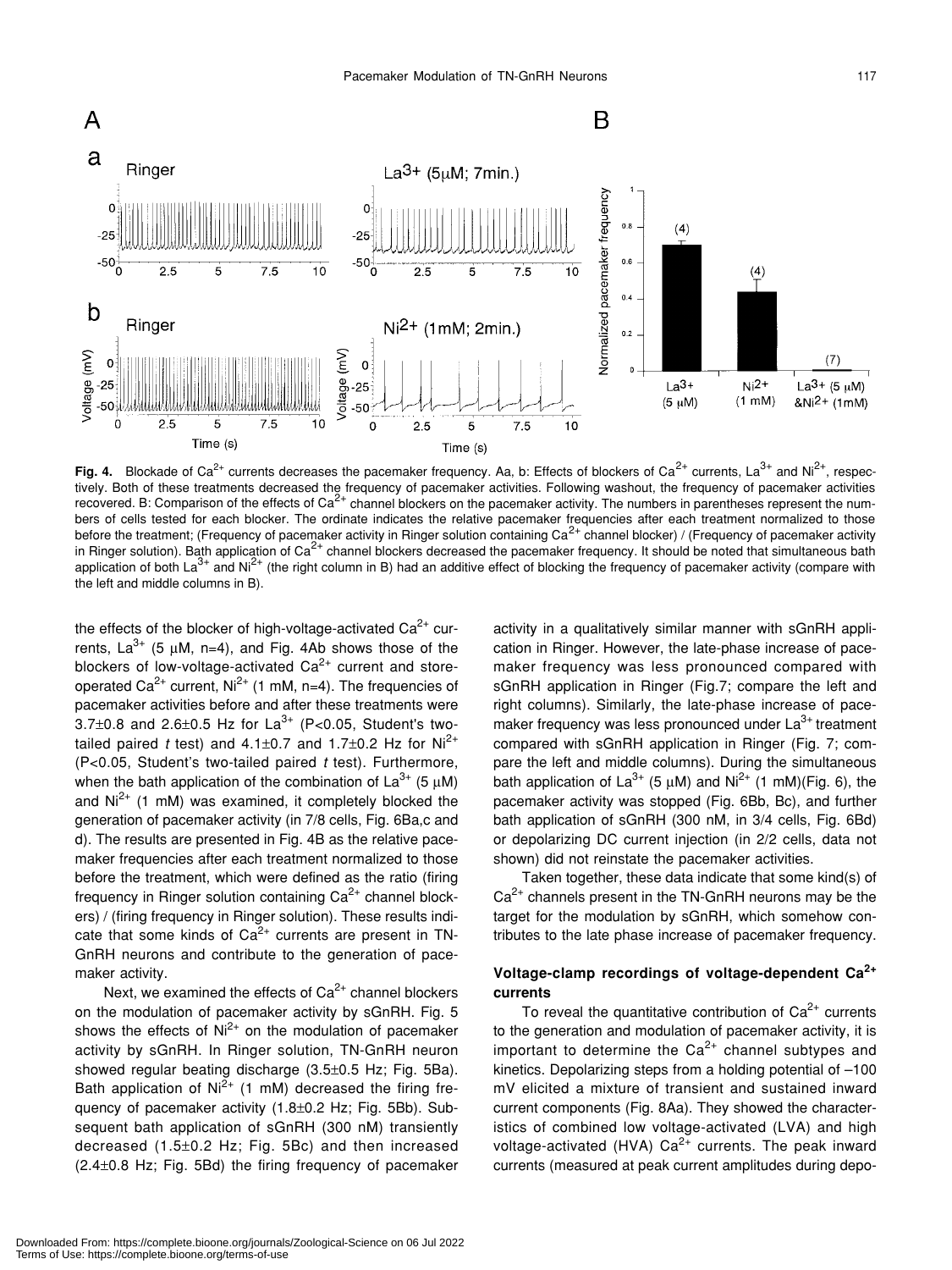

**Fig. 5.** The late-phase increase of pacemaker frequency by sGnRH is less pronounced under Ni<sup>2+</sup> treatment. Bath application of Ni<sup>2+</sup> (1 mM) decreased the frequency of pacemaker activity (Bb) but did not qualitatively affect either transient decrease (Bc) or subsequent increase of firing frequency (Bd) by sGnRH. However, the late-phase increase was less pronounced compared with sGnRH application in Ringer (see Fig. 7). Following washout by Ni<sup>2+</sup>-containing Ringer solution, the firing frequency decreased again (Be).

larizing pulses) began to appear more positive than –60 mV and reached a maximum near –20 mV. The sustained currents (measured at 200 ms after the onset of the test pulse) began to appear more positive than –20 mV and reached a maximum near 0 mV. The currents that were elicited by depolarizing steps from a holding potential of –60 mV are shown in Fig. 8Ab. The transient inward current almost disappeared, and sustained current(s) mainly remained. At this holding potential, the activation of both peak and sustained currents required depolarization more positive than –20 mV, and the maximum inward current was obtained near –10 mV. In the currents recorded from a different cell, however, the sustained current began to appear more positive than –40 mV and rapidly reached its maximum at –30 mV, when a holding potential was –60 mV (see below).

Fig. 8B shows the averaged current-voltage relationship of transient and sustained  $Ca<sup>2+</sup>$  currents (n=40). We defined the current component that was obtained by subtraction of sustained current from peak current, as the 'transient'  $Ca<sup>2+</sup>$ current. On the average, the transient and sustained cur-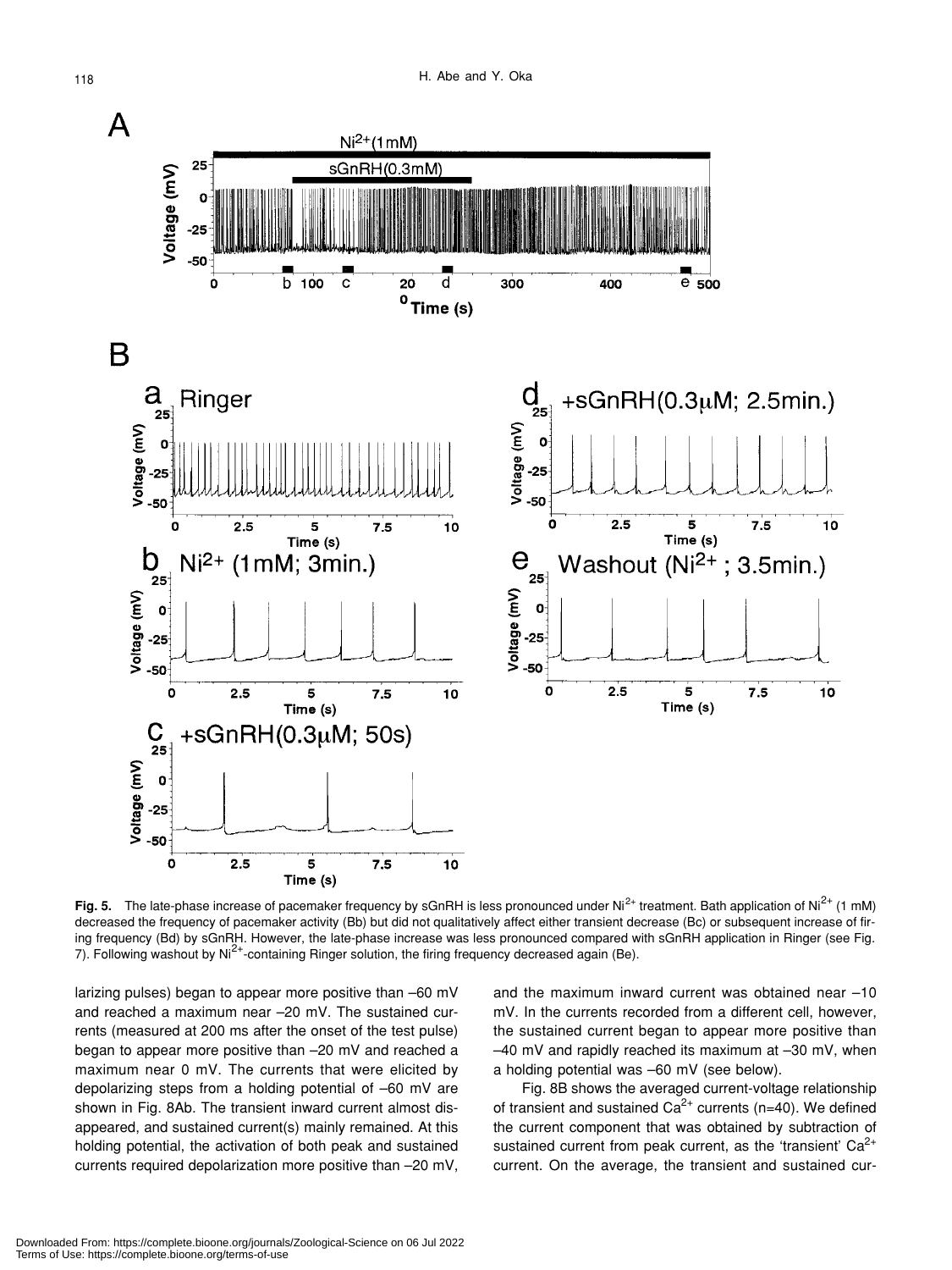

**Fig. 6.** Simultaneous application of La<sup>3+</sup> and Ni<sup>2+</sup> stops the pacemaker activity. Bath application of La<sup>3+</sup> (5 mM) and Ni<sup>2+</sup> (1 mM) blocked the generation of pacemaker activities (Bb, c). Furthermore, bath application of sGnRH did not induce pacemaker activities of TN-GnRH neurons (Bd). Pacemaker activities recovered after washout by Ringer solution (Bf).

rents measured at –10 mV from a holding potential of –100 mV was –1.41±0.26 and –0.87±0.12 nA, respectively (Fig. 8B and ). However, the averaged current-voltage relationship of sustained current elicited from a holding potential of -60 mV showed an activation threshold of –40 mV but also had a shoulder of current at –20 mV (Fig. 8B, arrows). This shoulder of current may reflect the difference of activation threshold and voltage dependence of sustained currents among different cells. The sustained current measured at –10 mV from a holding potential of –60 mV was  $-0.80\pm0.13$  nA (n=18; Fig. 8B).

These results suggest that a transient inward current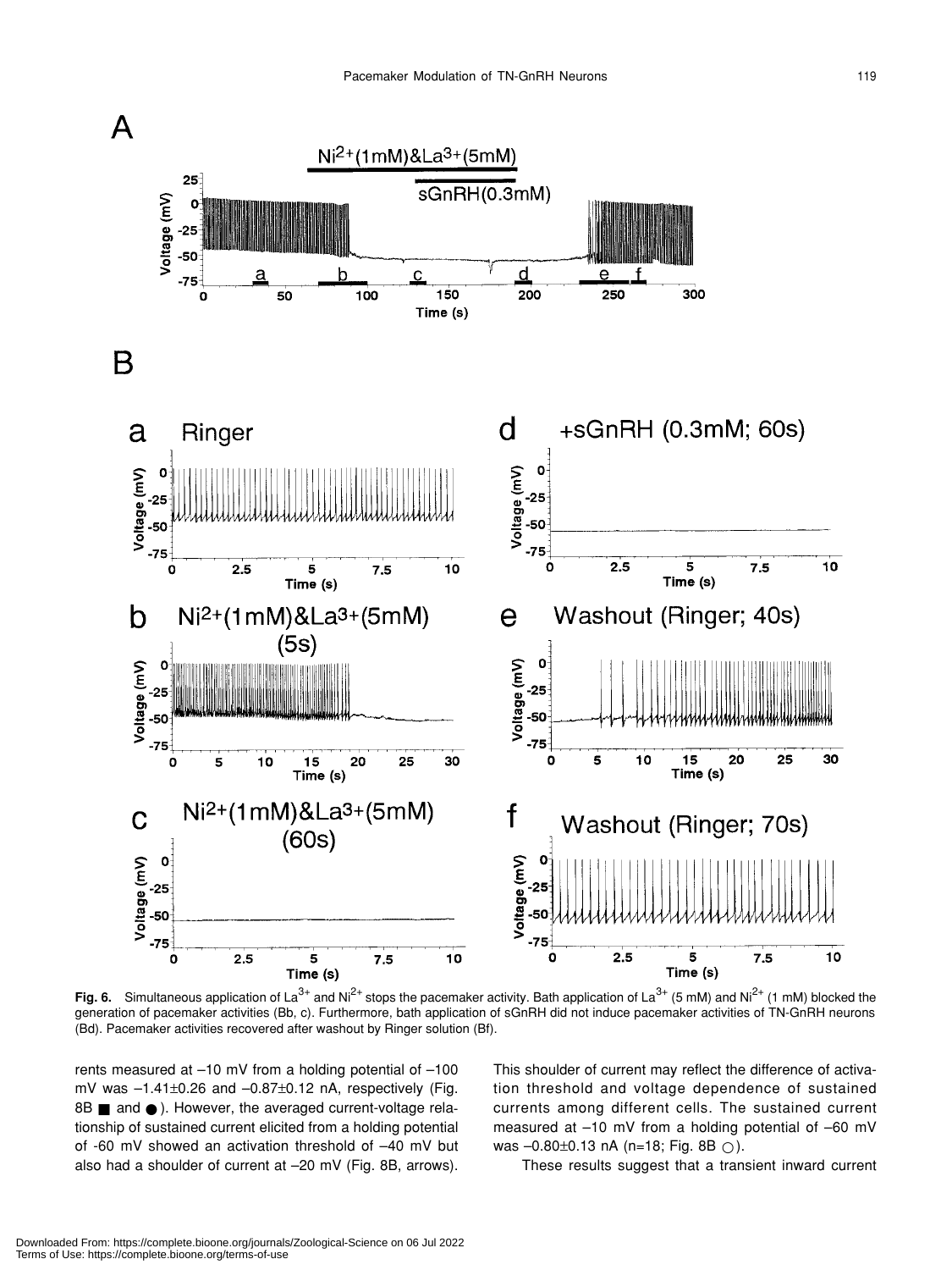

**Fig. 7.** The late-phase increase of pacemaker frequency by sGnRH is less pronounced in the presence of  $Ca^{2+}$  channel blockers. Nomalized increase of firing frequency by sGnRH in the presence or absence of  $Ca^{2+}$  channel blockers was defined as Frequency<sub>(sGnRH)</sub> – Frequency<sub>(Ringer)</sub> and was calculated from the

data such as those shown in Fig. 5. Normalized increase of pacemaker frequencies was less pronounced under  $Ni<sup>2+</sup>$  or  $La<sup>3+</sup>$  treatment. The numbers in parentheses represent the numbers of cells tested for each  $Ca<sup>2+</sup>$  channel blocker. Frequency (Ringer)

component that begins to activate near –60 mV and is largely inactivated when the holding potential is –60 mV represents the LVA Ca<sup>2+</sup> current. On the other hand, HVA Ca<sup>2+</sup> current component that are not inactivated at holding potentials of –60 mV consist of two types of sustained currents. The one current begins to activate from –20 mV and reaches its maximum amplitude near –10 mV. The other current begins to activate near –40 mV and rapidly reaches maximum at –30 mV.

## **Actions of GnRH on Ca2+ currents**

Previous preliminary studies suggested that neither  $Ina(slow)$  nor  $I_{K(v)}$  is significantly modulated by sGnRH applications (our unpublished observations). Therefore, we suspected that the  $Ca^{2+}$  currents may be modulated by sGnRH. Fig. 9 shows an example of the effects of sGnRH on the  $Ca<sup>2+</sup>$  currents. The modulation was examined in 10 cells held at  $-100$  mV. In this case, when 1  $\mu$ M sGnRH was added to the bath solution, the current amplitude and activation threshold of transient current were not changed (Fig. 9Ba and ). However, the amplitude of sustained current increased  $(-0.3$  to  $-1.3$  nA) in a wide voltage range. Furthermore, the activation threshold and maximum amplitude of sustained current were shifted to more negative potentials (Fig. 9Bb and ). Responses of  $Ca^{2+}$  currents to GnRH were variable among the recorded cells. In another case, the amplitudes of both transient and sustained  $Ca<sup>2+</sup>$  currents did not increase. However, the activation threshold and the peak amplitude of sustained  $Ca<sup>2+</sup>$  current were shifted to more negative potentials (data not shown). On the average, the amplitude of the transient  $Ca^{2+}$  current measured at its maximum was decreased from  $-1.4$  nA $\pm$ 0.3 to  $-1.1\pm$ 0.4 nA (P>0.05, Student's two-tailed paired t-test; Fig. 10A and

), and those of the sustained  $Cd^+$  current was increased from  $-1.6\pm0.4$  to  $-1.9\pm0.4$  (P<0.05, Student's two-tailed paired *t* test; Fig. 10B and ), before and after bath application of 1 µM sGnRH, respectively (n=10). Moreover, the activation threshold and the voltage that evokes the maximum amplitude of the sustained  $Ca<sup>2+</sup>$  currents were shifted to more negative potentials (Fig. 10B and ), while those of transient  $Ca^{2+}$  current were not changed. These results indicate that the sustained HVA  $Ca<sup>2+</sup>$  current is facilitated by sGnRH, i.e., the relative contribution of HVA  $Ca<sup>2+</sup>$  current to the pacemaker activity may be increased by sGnRH. It is then suggested that this increased availability of HVA  $Ca^{2+}$ current increases the frequency of pacemaker activity.

#### **DISCUSSION**

## **Involvement of Ca2+ release from intracellular store and apamin-sensitive K+ current in the transient decrease of firing frequency of TN-GnRH neurons**

Intracellular application of ruthenium red and heparin inhibited the transient decrease but not late-phase increase of the pacemaker frequency, both of which were induced by bath application of sGnRH. This result suggests that  $[Ca^{2+}]$ mobilization is involved in the transient decrease but not the late-phase increase of firing frequency of pacemaker activity. Then, the presence of tentative  $Ca<sup>2+</sup>$ -activated transient K+ current was suggested from the result of present voltageclamp experiments. This current was TEA-insensitive but 4AP-sensitive, and could be only evoked when the  $Ca^{2+}$  is present in the extracellular bath solutions. However, the activation and steady-state inactivation curves of this current were shifted to more depolarized potentials compared with the 4AP-sensitive A-like currents of TN-GnRH neurons (Abe and Oka, 1999), and the two currents are considered to be different. The amplitude of the tentative  $Ca<sup>2+</sup>$ -activated transient K<sup>+</sup> current was rapidly increased by bath application of sGnRH. Furthermore, bath application of apamin inhibited the transient decrease but not the late-phase increase of the pacemaker frequency by sGnRH. These results suggest that the apamin-sensitive Ca $^{2+}$ -activated transient K<sup>+</sup> current was activated by  $Ca^{2+}$  released from the intracellular store, which had been induced by sGnRH. This may explain the early-phase transient decrease of pacemaker activity by sGnRH.

It has been reported that the Ca<sup>2+</sup>-activated K<sup>+</sup> current exist in the embryonic GnRH neurons (Kusano *et al.*, 1995) and GT1-7 cells (Spergel *et al.*, 1996; Van Goor *et al.*, 1999). The transient decrease of firing frequency by GnRH, which was induced by the activation of SK type  $Ca^{2+}$ -activated K<sup>+</sup> current, has been reported in the GT1-7 cells (Van Goor *et al.*, 1999). It has been generally accepted that the activation of Gq/11-coupled GnRH receptor increases the intracellular  $Ca^{2+}$  concentration via phosphoinositide signaling pathway (Naor, 1990; Naor *et al.*, 1998; Stojilkovic *et al.*, 1994b), and the increased  $[Ca^{2+}]}$  may open  $Ca^{2+}$ -activated K+ current (Sah, 1996). All of these reports are in favor of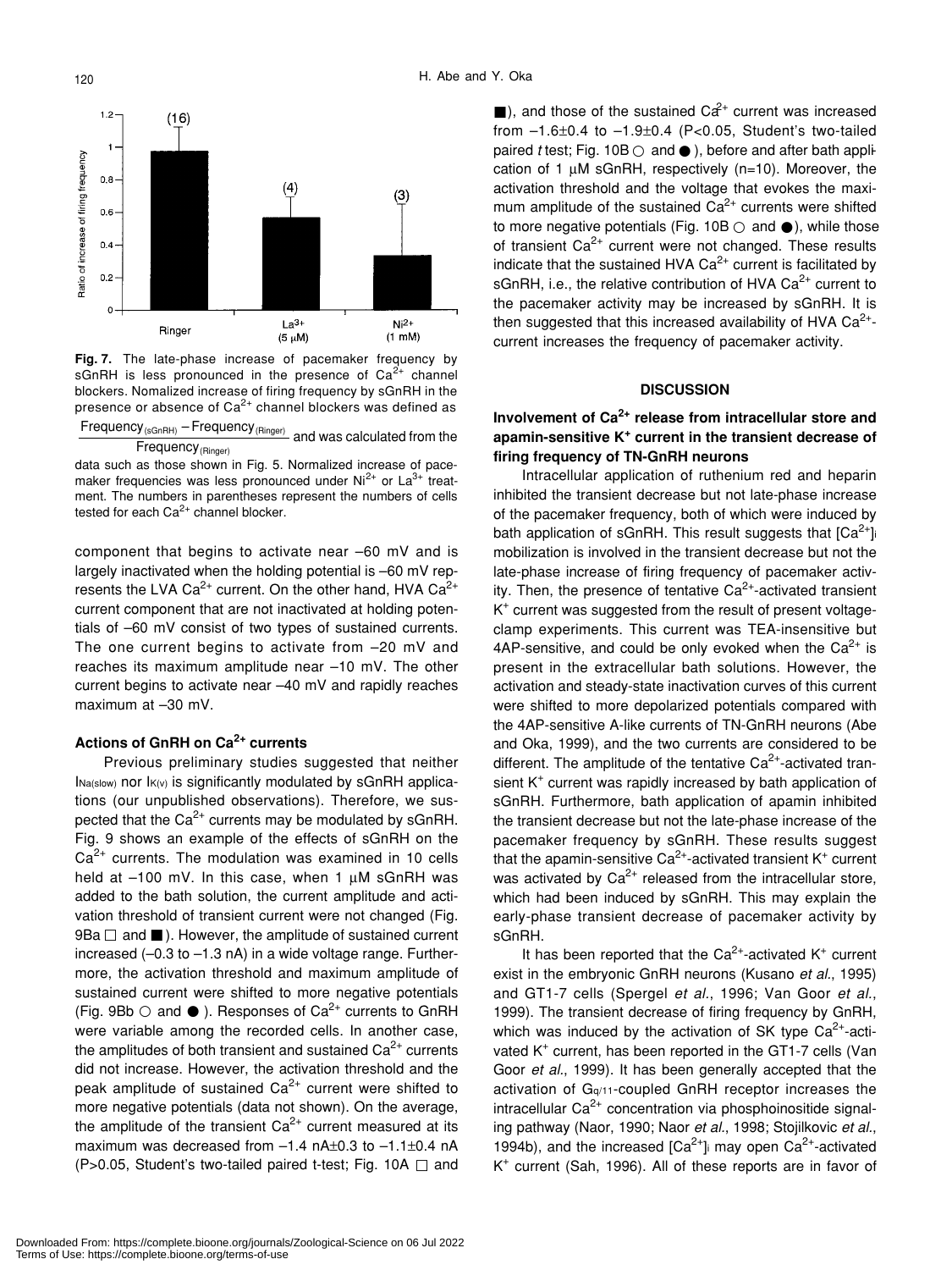

Fig. 8. Voltage clamp recording reveals the presence of one transient LVA and two types of sustained HVA Ca<sup>2+</sup> current components. A: Currents evoked during 200 ms voltage steps from –100 to +50 mV (holding potential=–100 mV)(a) and from –60 to +50 mV (holding poten-<br>tial=–60 mV)(b). B: Current-voltage relations of the Ca<sup>2+</sup> currents averaged from 40 (V V curves were constructed by plotting the transient current amplitudes (filled squares) obtained by subtracting sustained current from peak current, and sustained current amplitudes (filled circles) measured at the end of 200 ms test pulses. The transient current probably correspond to the low-voltage activated (LVA) T type  $Ca^{2+}$  current. The I/V curve of the sustained currents evoked from a holding potential of -60 mV (open circles) had a shoulder at –20mV in addition to the activation threshold of –40mV (arrows). These may correspond to the activation thresholds of two HVA  $Ca<sup>2+</sup>$  currents.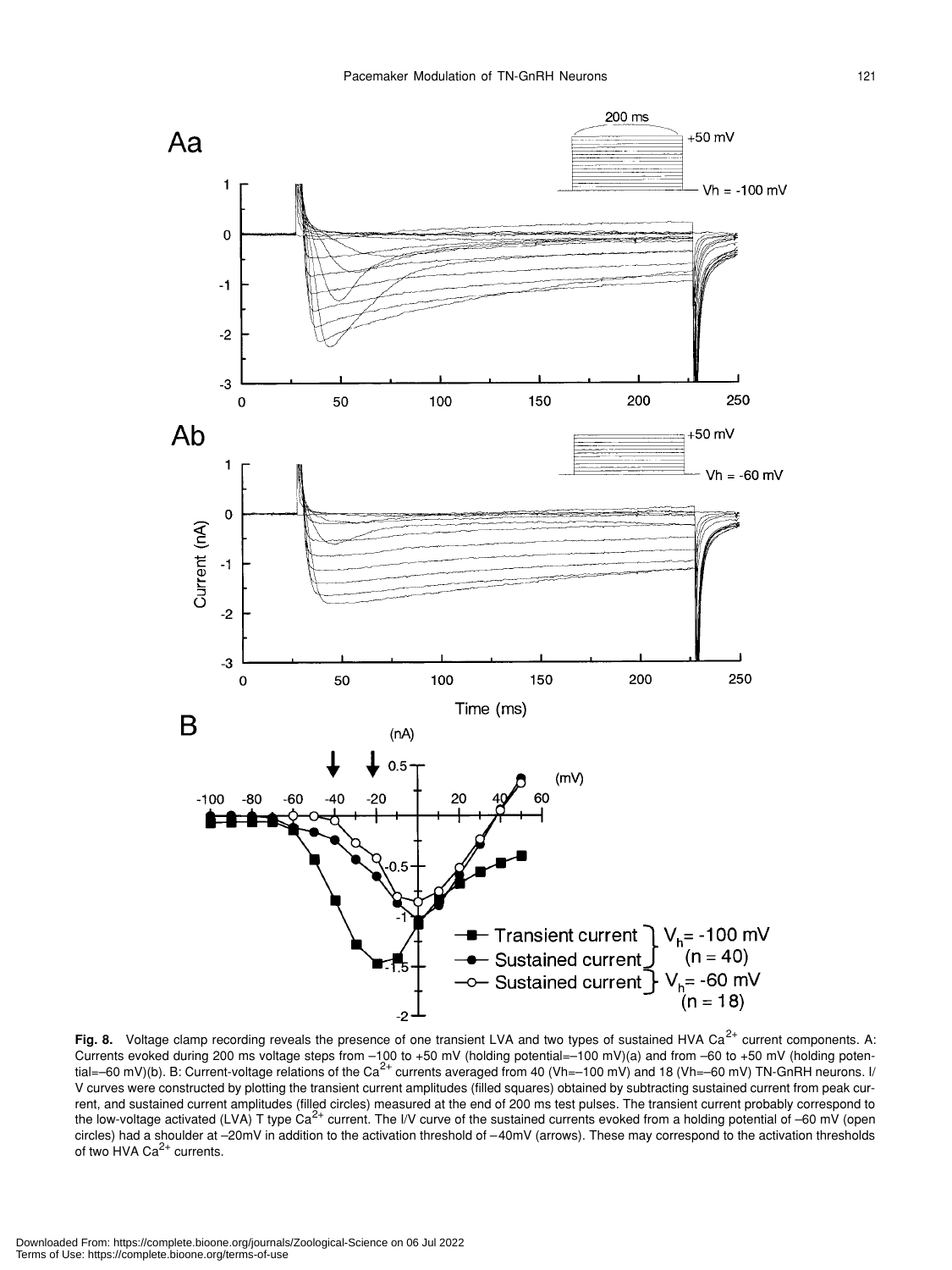

**Fig. 9.** sGnRH modulates the Ca<sup>2+</sup> current components. A: Current traces from a holding potential of –100 mV before (a) and after the addition of 200 nM sGnRH to the bath solutions (b). B: The current-voltage relations of the transient current (a), and the sustained current measured at the end of 400 ms test pulse (b), which were constructed from the traces in A. Symbols are defined in the inset. In this cell, the current amplitude of sustained current was augmented by sGnRH, and the activation threshold of sustained current was shifted to more hyperpolarized potentials.

the above-mentioned mechanisms for the transient decrease of pacemaker activity of TN-GnRH neurons by sGnRH.

## **Ca2+ current component is involved in the pacemaker activity**

We have shown that some kind(s) of  $Ca^{2+}$  current contribute(s) to the modulation of the pacemaker activity of TN-GnRH neurons. Furthermore, the result that simultaneous bath application of 5  $\mu$ M La<sup>3+</sup> and 1 mM Ni<sup>2+</sup> completely inhibited the generation of pacemaker activity and its modulation by sGnRH, suggests that  $Ca<sup>2+</sup>$  current components that were blocked by simultaneous application of  $La^{3+}$  and  $Ni<sup>2+</sup>$  may be somehow involved in the generation of pacemaker potentials and may be the target of modulation by sGnRH.

The present results may appear to be partly inconsistent with those of the previous study that the  $Ca<sup>2+</sup>$  currents are not essential for the generation of pacemaker potentials (Oka, 1995). One possible explanation may be the difference in the recording methods, intracellular recording (Oka, 1995) vs. whole-cell patch-clamp recording (present study).

It may be possible that the intracellular dialysis of EGTA, which was introduced by the patch pipette solution, may prevent  $Ca^{2+}$  channels from  $Ca^{2+}$ -dependent inactivation (Hille, 2001). Thus, a relatively large proportion of  $Ca^{2+}$  channel may be available for the generation of the pacemaker activity in the whole-cell patch-clamp recording. Second possibility is the presence of diffusion barrier. While the ventral meningeal membrane of the brain was not removed in the previous study, it is always completely removed in the patch-clamp experiments. The meningeal membrane may have served as a diffusion barrier for the drug delivery. Thirdly, the bath application of  $Ca<sup>2+</sup>$  channel blockers may have simultaneously blocked other currents (for example,  $Ina(slow)$ . Preliminary experiments suggest that  $Ni<sup>2+</sup>$  may inhibit INa(slow) (data not shown). It has also been reported that Ni<sup>2+</sup> and La<sup>3+</sup> also blocks Na<sup>+</sup>/Ca<sup>2+</sup> exchanger, storeoperated  $Ca<sup>2+</sup>$  current, and other voltage-gated ion channels (Nowycky, 1991; Taylor and Brond 1998). In the present study, we used supramaximum concentrations of these  $Ca^{2+}$  channel blockers to block the  $Ca^{2+}$  influx completely. Especially, the concentrations of Ni<sup>2+</sup>(1 mM) and La<sup>3+</sup>(5  $\mu$ M) used here are sufficient to block store-operated  $Ca^{2+}$  cur-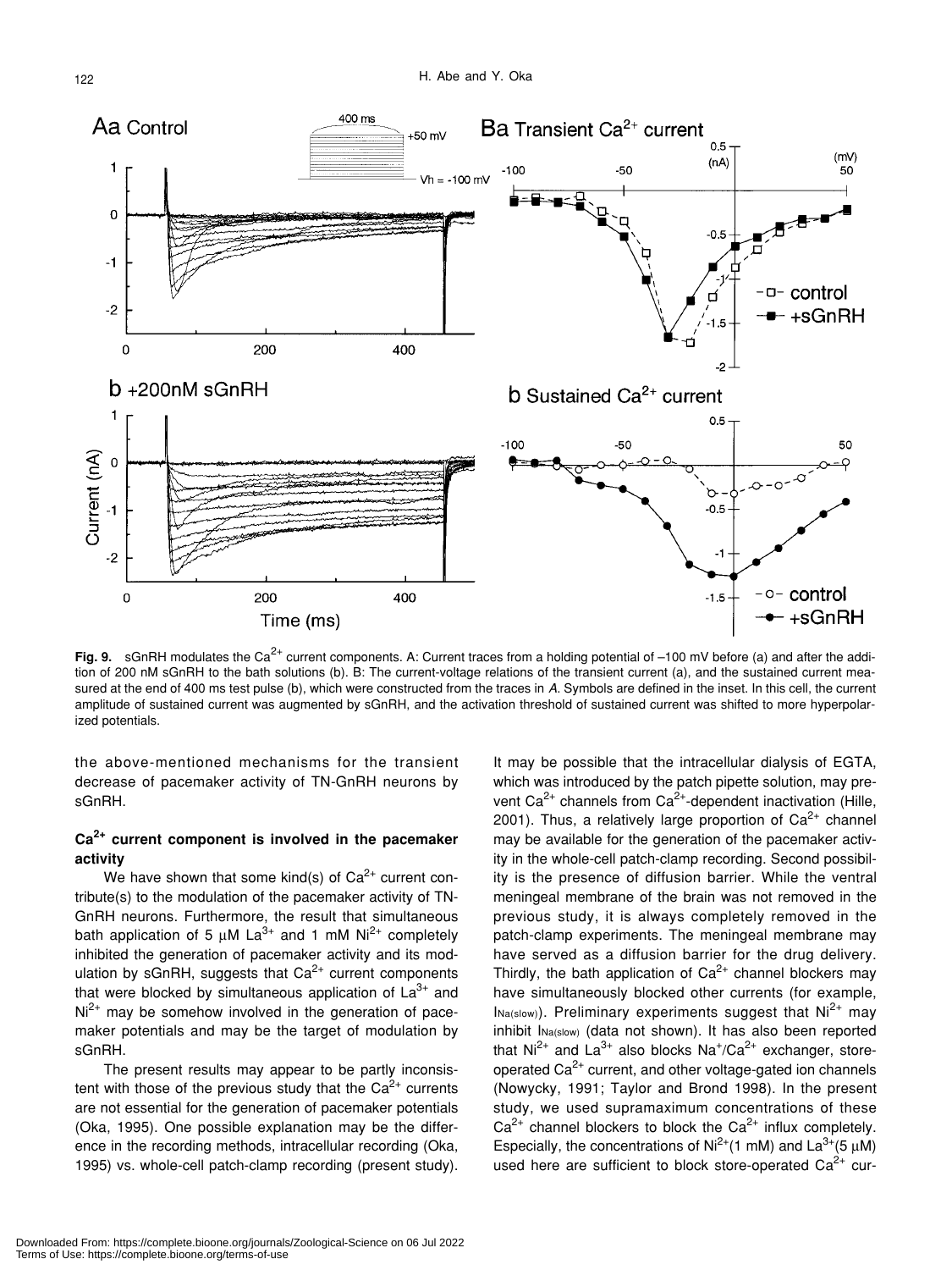

**Fig. 10.** Averaged I/V relations also show the modulation of Ca<sup>2+</sup> current by sGnRH. I/V curves were constructed by plotting the averaged current amplitudes (n=10) evoked from holding potentials of –100 mV before and after the addition of 200 nM sGnRH to the bath solution. The current-voltage relations of transient current (A) and sustained current (B) are shown.

rents (Skryma *et al.*, 2000). Thus, it may be possible that these  $Ca<sup>2+</sup>$  channel blockers blocked not only voltage-gated  $Ca<sup>2+</sup>$  channels, but also store-operated  $Ca<sup>2+</sup>$  channels, other channels, and/or exchangers. In fact, it has been reported in GT 1-7 cell-lines that store-operated  $Ca<sup>2+</sup>$  current contributes to the modulation of firing activity by GnRH (Van Goor *et al.*, 1999a). Further studies using more specific  $Ca^{2+}$ channel blockers are necessary to clarify the quantitative contributions of voltage-dependent  $Ca<sup>2+</sup>$  current and storeoperated Ca<sup>2+</sup> current.

## Both LVA and HVA Ca<sup>2+</sup> currents are present in the TN-**GnRH neurons**

Voltage-clamp experiments of whole-cell patch-clamp recording suggested that TN-GnRH neuron has at least one LVA  $Ca^{2+}$  current component and two HVA  $Ca^{2+}$  current components, and the relative prevalence of each current component seems to be different among different TN-GnRH neurons. LVA  $Ca<sup>2+</sup>$  current was a transient current evoked from membrane potentials more positive than –60 mV and reached its maximum at about –20 mV (Figs. 8; Transient current). This current was almost inactivated at a holing potential of –60 mV. It most probably corresponds to the Ttype Ca<sup>2+</sup> current (Nowycky *et al.*, 1985). In contrast, both of the two HVA  $Ca^{2+}$  currents inactivated slowly and could be observed at holding potentials of –100 mV and –60 mV. One of the HVA  $Ca^{2+}$  current activated at potentials more positive than  $-40$  mV. The other HVA Ca<sup>2+</sup> current activated at potentials more positive than –20 mV. Thus, the averaged I/V curve of the sustained current had a shoulder and reached its maximum around 0 mV (Fig. 8B). Preliminary experiments showed that the amplitude of HVA  $Ca^{2+}$  current was reduced (= was not completely blocked) by bath application of nifedipine (data not shown). Therefore, at least one of the HVA  $Ca^{2+}$  current may correspond to the L-type  $Ca^{2+}$ current.

It has been demonstrated that embryonic GnRH neurons (Kusano *et al.*, 1995) and GT1 cells (Bosma, 1993; Hales *et al.*, 1994; Javors *et al.*, 1995; Costantin and Charles, 1999) express several types of plasma membrane  $Ca<sup>2+</sup>$  channels, including transient and sustained voltagedependent Ca2+ channels. Kusano *et al.* (1995) reported that embryonic GnRH neurons possess T- and L-type  $Ca^{2+}$ channels, and GT1 cells possess T-, N-, and L-type  $Ca^{2+}$ channels. On the other hand, Costantin and Charles (1999) and Van Goor *et al.* (1999b) reported that GT1 cells possess T- and L-type  $Ca^{2+}$  channels. The present study used for the first time the adult authentic GnRH neurons, and the results basically agreed well with these reports. However, pharmacological isolation and detailed analysis of kinetic properties of each  $Ca<sup>2+</sup>$  current component have not yet been done in the present study mainly due to the poor space-clamp of the *in vitro* whole-brain preparations of TN-GnRH neurons. Therefore, the use of dissociated TN-GnRH neurons may be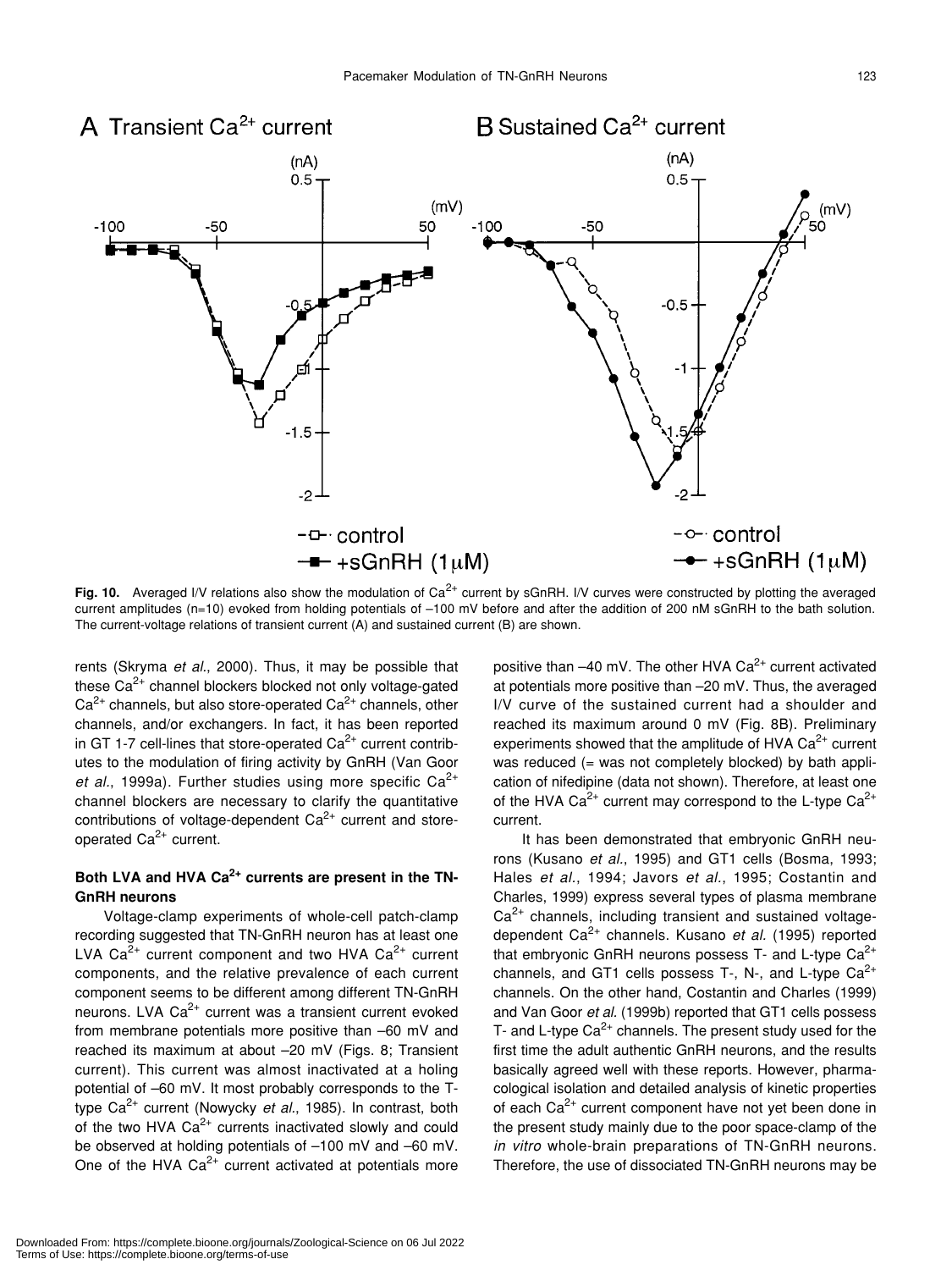necessary to evaluate quantitatively the contribution of each  $Ca<sup>2+</sup>$  current component to the control of pacemaker and secretory activities of TN-GnRH neurons.

### **Modulation of HVA type Ca2+ channels by GnRH**

Bath application of sGnRH shifted the activation threshold of sustained  $Ca^{2+}$  current component to more hyperpolarized potentials. Moreover, the increase of sustained current amplitude was observed in some recordings, although complete recovery of  $Ca^{2+}$  current amplitude by washout could not be obtained due to the rundown of  $Ca<sup>2+</sup>$  currents. It is generally accepted that GnRH receptors are coupled to  $G<sub>q/11</sub>$  type G-proteins, and  $G<sub>q/11</sub>$  type G-proteins are coupled to phosphoinositide-mediated signaling pathways (Stojilkovic *et al.*, 1994a,b). It has also been reported that  $Ca^{2+}$ channels (especially, N- and L-type  $Ca^{2+}$  channel) are positively modulated by PKC (Bourinet *et al.*, 1992; Dolphin, 1998; Meir *et al.*, 1999; Stea *et al.*, 1995; Swartz, 1993; Yang and Tsien, 1993; Zamponi *et al.*, 1997; Zhu and Ikeda, 1994). Bosma and Hille (1992) reported that immortalized gonadotrope (aT3-1 cell), which also has GnRH receptors, express  $Ca^{2+}$  channels, and these  $Ca^{2+}$  channel were augmented by application of GnRH or phorbol ester.

From these observations and present results, it is highly possible that certain type(s) of  $Ca^{2+}$  currents that contribute to the generation of pacemaker activity are modulated by sGnRH and are involved in the late-phase increase of the pacemaker frequency.

## **Mechanisms of the generation and modulation of pacemaker activity and possible physiological functions**

From the results of the present study, we present a model about the generation and modulation mechanisms of pacemaker activity in the TN-GnRH neuron (Fig. 11). In the intact brain, TN-GnRH neurons show regular beating pacemaker activity. The INa(slow), INa(fast), and IK(V) interact in the following manner to generate the pacemaker potentials. The INa(slow), which is persistently active in the subthreshold membrane potential range, always supplies the persistent depolarizing drive and gradually depolarizes the membrane potentials. When the membrane potential reaches the activation threshold for  $I_{K(V)}$ , outward current develops, and the net flux of current reverses to outward. Then, the membrane potential becomes hyperpolarized and deactivates the K<sup>+</sup> current, and the next cycle begins. This is the subthreshold pacemaker activity, and when the membrane potential reaches the activation threshold for the INa(fast), the spiking pacemaker activities ensues. In addition, some kind(s) of  $Ca<sup>2+</sup>$  currents and apamin-sensitive Ca<sup>2+</sup>-activated K<sup>+</sup> current may be also involved in the generation of pacemaker potentials. Although INa(slow) and IK(v) are essential for the generation of the basic rhythm of pacemaker activities, they do not seem to be modulated by the process described below. When the GnRH peptide binds to the GnRH receptor located on the cell surface of TN-GnRH neurons, Gq/11 protein-coupled process starts and activates phospholipase C, which leads to the production of  $IP_3$  and diacylglycerol. IP<sub>3</sub> stimulates the release of  $Ca^{2+}$  from the IP<sub>3</sub>-sensitive intracellular Ca<sup>2+</sup> store, and the increased  $[Ca<sup>2+</sup>]$  then opens



**Fig. 11.** Model of the biphasic modulation of pacemaker activity of TN-GnRH neuron. The GnRH peptide, which binds to its receptor located at the cell membrane of TN-GnRH neurons, induces biphasic modulation of the pacemaker activities; (1) Facilitates Ca<sup>2+</sup> release from the intracellular Ca<sup>2+</sup> store. The increased [Ca<sup>2+</sup>] activates apamin-sensitive Ca<sup>2+</sup>-activated K<sup>+</sup> current, I<sub>K(Ca)</sub>. This, in turn, decreases the frequency of pacemaker activities transiently. (2) Up-regulates the Ca<sup>2+</sup> current(s), Ica, and increases the frequency of pacemaker activities in the late phase. INa(slow), IK(V), and INa(fast) are involved in the generation of basic pattern of pacemaker activities but are not directly modulated by GnRH.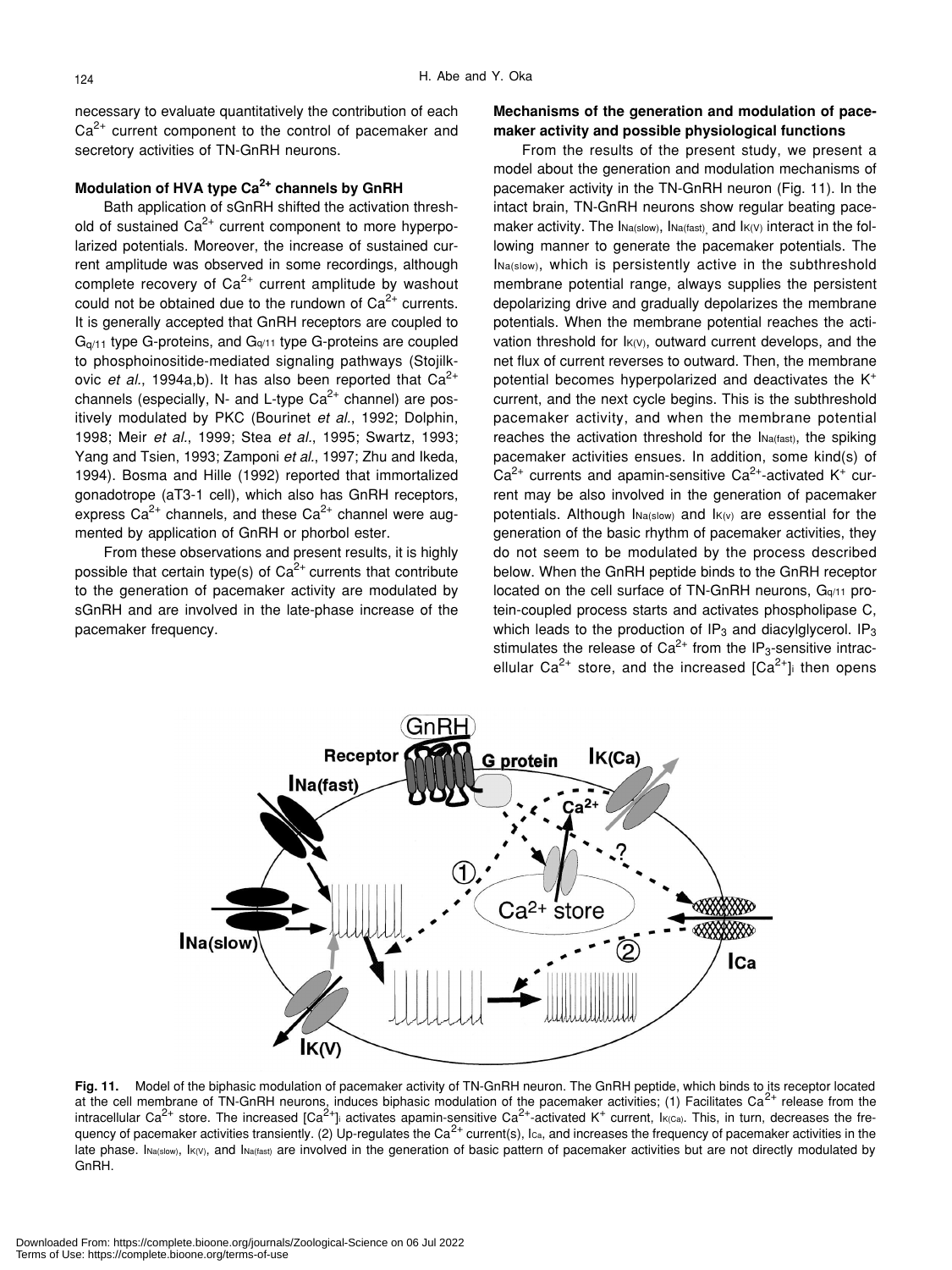apamin-sensitive  $Ca^{2+}$ -activated K<sup>+</sup> channel. Thus, the pacemaker frequency of TN-GnRH neuron is transiently decreased. On the other hand, diacylglycerol activates protein kinase C, and protein kinase C then phosphorylates and modulates the  $Ca<sup>2+</sup>$  current. Thus, the pacemaker frequency of TN-GnRH neurons is increased in the late phase.

What is the physiological significance of the pacemaker activity of TN-GnRH neurons and its modulation? Unfortunately, the functional link between the electrical activities of peptidergic neurons and the peptide release has not been firmly established thus far. A recent amperometric and RIA studies showed that the membrane depolarization triggers the secretion of GnRH from the TN-GnRH neuron in the teleost brain-pituitary slice preparation (Ishizaki and Oka, 2001 and in preparation). In the intact brain, the pacemaker activity of TN-GnRH neurons is characterized by low frequency (<10 Hz) regular beating discharge. The depolarization that is produced by single action potential of pacemaker activity may not be strong enough to induce GnRH release from the dense cored vesicles. However, it has been reported that such low frequency firing activity enables vasopressin release from rat neurohypophysis (Bondy *et al.*, 1987), substance P or thyrotropin releasing hormone release from rat ventral spinal cord (Iverfeldt *et al.*, 1989), and GnRH release from preganglionic C-neurons of the bullfrog (Peng and Horn, 1991). Furthermore, increase of firing frequency potentiated peptide release from these cells. Thus, it may be possible to think that the frequency of beating pacemaker activity of TN-GnRH neurons may affect the release of GnRH.

What then is the physiological significance of the modulation by sGnRH of pacemaker activity of TN-GnRH neurons? TN-GnRH neurons of the dwarf gourami make tight cell clusters with no intervening glial cells (Oka and Ichikawa, 1991; Oka and Matsushima, 1993; Oka, 1997), and the possibility of active exocytotic release from the cell body and its vicinity has also been suggested (Oka and Ichikawa, 1991). Other studies have shown that GnRH receptors are widely distributed throughout the brain (Jennes *et al.*, 1997; Stojilkovic *et al.*, 1994b). In addition, considerable overlap of the brain areas that contain GnRHproducing cells and GnRH receptor mRNA-expressing cells has been reported (Jennes *et al.*, 1996). Also, cultured hypothalamic GnRH neurons have GnRH receptors (Krsmanovic *et al.*, 1999). Furthermore, it has been reported using an *in vivo* analysis of multiunit activities in ovariectomized rats that GnRH injected in and around the median eminence is able to cause a population of GnRH neurons to fire synchronously (Hiruma and Kimura, 1995). From these observations and the present results, it is suggested that GnRH released from GnRH neurons facilitates the activities of their own (autocrine) and/or neighboring GnRH neurons (paracrine) and may cause synchronized positive feedback facilitation of multiple GnRH neurons. It is well known that in oxytocin neurons the release of oxytocin from single neuron into the brain environment stimulates its own activity and

thus further release (Freund-Mercier and Richard, 1984; Moos *et al.*, 1984). A similar effect has been reported for insulin-stimulated insulin release in pancreatic β cells (Aspinwall *et al.*, 1999). Therefore, this mechanism is probably common to all neurosecretory neurons or secretory cells, whose synchronized facilitation of firing leads to facilitated release.

#### **Comparison with the autoregulation in the other putative GnRH neurons**

Possible autoregulation mechanisms of TN-GnRH cells suggested in the present study are discussed here in relation to references that described studies on putative GnRH neurons. The concept of an ultrashort feedback mechanism in the control of neurosecretion was first suggested by Hyyppa *et al.* (1971) in studies on the control of FSH secretion. Similarly, it was revealed from *in vivo* (Valenca *et al.*, 1987) and *in vitro* studies (DePaolo *et al.*, 1987) that GnRH release from hypothalamic GnRH system was negatively autoregulated. It was postulated that negative feedback could be mediated via axo-dendritic/axo-somatic synapses on adjacent GnRH or other types of neurons (DePaolo *et al.*, 1987), and histological evidence for such connections has been reported (Leranth *et al.*, 1985; Witkin and Silverman, 1985).

However, the results using recording of multiunit activity (MUA) in the hypothalamus, which are considered to reflect the secretory activity of GnRH, have been very complicated. Hiruma and Kimura (1995) reported that intravenous injection of GnRH or microinjection of GnRH into the median eminence immediately evoked a MUA volley of the rat. However microinjection of GnRH into the medial preoptic area did not cause these effects. Moreover, intravenous or intracerebroventricular injections of GnRH did not affect MUA volleys of the rhesus monkeys (Kesner *et al.*, 1986; Ordog *et al.*, 1997). Unfortunately, the neuronal elements responsible for the MUA volley, i.e., whether the MUA volley represent the activity of GnRH neurons themselves or other neuronal elements, have not been determined. Therefore, it is difficult to directly compare the results of the present paper with the results of MUA studies.

Exposure of perifused GT1-7 cells to a GnRH agonist (analog) caused a transient elevation of GnRH release and subsequent suppression of the basal pulsatile secretion. During further continuous exposure to the agonist, the cells recovered from inhibition and exhibited infrequent but increasingly prominent peaks, with a net increase in GnRH release (Krsmanovic *et al.*, 1993). Recently, similar autoregulation of GnRH secretion has been reported in hypothalamic culture (Krsmanovic *et al.*, 1999). However, the time courses of such autoregulation are much slower than those of TN-GnRH neurons. The autoregulation of GnRH release in GT1-7 cell and hypothalamic culture takes dozens of minutes to several hours to occur. However, the biphasic autoregulation of pacemaker activity of TN-GnRH neurons took only a few minutes. The former has been suggested to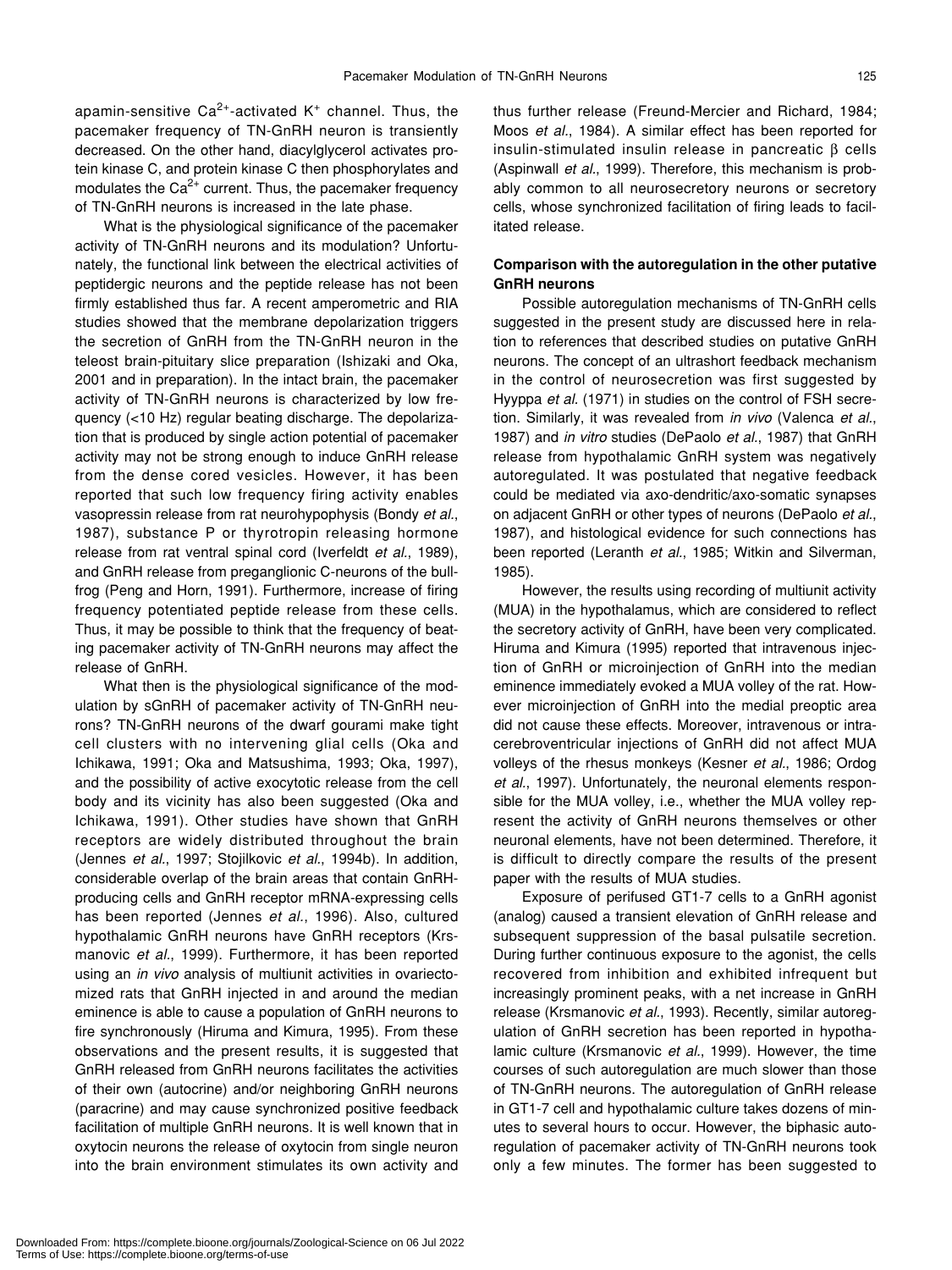result from the internalization of receptor molecules and downregulation of the expression of GnRH receptor gene that was induced by GnRH (Park, 1998; Stojilkovic *et al.*, 1994a). On the other hand, the biphasic autoregulation of pacemaker activity of TN-GnRH neurons is considered to be due to the modulations of ionic channels induced by the activation of cell signaling pathways downstream of GnRH receptor activation. Thus, the two phenomena are considered to be based on quite different mechanisms.

Recently, Van Goor *et al.* (1999a, b) reported that the membrane excitability of GT1 cells was modulated by GnRH peptide. In this modulation of membrane excitability, they suggested that the activation of GnRH receptor induces  $[Ca<sup>2+</sup>]$  mobilization, and this  $[Ca<sup>2+</sup>]$  mobilization activates SK-type  $Ca^{2+}$ -activated K<sup>+</sup> channel and activates storeoperated  $Ca^{2+}$ -channel, which transiently hyperpolarizes and then persistently depolarizes membrane potentials, respectively. They further suggested that this sustained membrane depolarization is explained by complex interplay of Na<sup>+</sup> channel, K<sup>+</sup> channel, store-operated Ca<sup>2+</sup> channel, and L-type Ca<sup>2+</sup> channel (Van Goor *et al.*, 2000). Furthermore, LeBeau *et al.* (2000) showed the contribution of cAMP-operated inward current to this modulation in GT1 cells. The mechanism of the transient decrease of firing frequency in TN-GnRH neurons (the present study) basically agrees well with these reports. However, detailed mechanism of the sustained increase of firing frequency seems to differ from each other. To further understand this mechanism, more detailed kinetic and pharmacological investigation of the control of pacemaker activities of TN-GnRH neurons are under way.

#### **ACKNOWLEDGEMENTS**

This research was supported by Grants-in-Aid from the Ministry of Education, Culture, Sports, Science and Technology (MEXT) of Japan to Y. Oka (No. 12440237), and the Sasakawa Scientific Research Grant from the Japan Science Society to H. Abe.

#### **REFERENCES**

- Abe H, Oka Y (1999) Characterization of K<sup>+</sup> currents underlying pacemaker potentials of fish gonadotropin-releasing hormone cells. J Neurophysiol 81: 643–653
- Abe H, Oka Y (2000) Modulation of pacemaker activity by salmon gonadotropin-releasing hormone (sGnRH) in terminal nerve (TN)-GnRH neurons. J Neurophysiol 83: 3196–3200
- Adams PRB, Brown DA (1980) Luteinizing hormone-releasing factor and muscarinic agonists act on the same voltage-sensitive K<sup>+</sup>current in bullfrog sympathetic neurones. Br J Pharmacol 68: 353–355
- Aspinwall CA, Lakey JRT, Kennedy RT (1999) Insulin-stimulated insulin secretion in single pancreatic beta cells. J Biol Chem 274: 6360–6365
- Bondy CA, Gainer H, Russell JT (1987) Effects of stimulus frequency and potassium channel blockade on the secretion of vasopressin and oxytocin from the neurohypophysis. Neuroendocrinol 46: 258–267
- Bosma MM (1993) Ion channel properties and episodic activity in

isolated immortalized gonadotropin-releasing hormone (GnRH) neurons. J Memb Biol 136: 85–96

- Bosma MM, Hille B (1992) Electrophysiological properties of a cell line of the gonadotrope lineage. Endocrinology 130: 3411–3420
- Bourinet E, Fournier J, Nargeot J, Charnet P (1992) Endogenous Xenopus-oocyte Ca-channels are regulated by protein kinases A and C. FEBS lett 299: 5–9
- Costantin JL, Charles AC (1999) Spontaneous action potentials initiate rhythmic intercellular calcium waves in immortalized hypothalamic (GT1-1) neurons. J Neurophysiol 82: 429–435
- DePaolo LV, King RA, Carrillo AJ (1987) In vivo and in vitro examination of an autoregulatory mechanism for luteinizing hormonereleasing hormone. Endocrinology 120: 2561–2571
- Dolphin AC (1998) Mechanisms of modulation of voltage-dependent calcium channels by G proteins. J Physiol 506: 3–11
- Eisthen HL, Delay RJ, Wirsig-Wiechmann CR, Dionne VE (2000) Neuromodulatory effects of gonadotropin releasing hormone on olfactory receptor neurons. J Neurosci 20: 3947–3955
- Elmslie KS, Zhou W, Jones SW (1990) LHRH and GTP-γ-S modify calcium current activation in bullfrog sympathetic neurons. Neuron 5: 75–80
- Freud-Mercier MJ, Richard P (1984) Electrophysiological evidence for facilitatory control of oxytocin neurons by oxytocin during suckling in the rats. J Physiol 352: 447–466
- Hales TG, Sanderson MJ, Charles AC (1994) GABA has excitatory actions on GnRH-secreting immortalized hypothalamic (GT1-7) neurons. Neuroendocrinol 59: 297–308
- Hille B (2001) Ionic Channels of Excitable Membranes, 3<sup>rd</sup> ed., Sinauer Associates, Sunderland
- Hille B (1994) Modulation of ion-channel function by G-protein-coupled receptors. Trends Neurosci 17: 531–536
- Hiruma H, Kimura F (1995) Luteinizing hormone-releasing hormone is a putative factor that causes LHRH neurons to fire synchronously in ovariectomized rats. Neuroendocrinol 61: 509–516
- Hyyppa M, Motta M, Martini, L (1971) 'Ultrashort' feedback control of follicle-stimulating hormone-releasing factor secretion. Neuroendocrinol 42: 392–398
- Ishizaki M, Oka Y (2001) Amperometric recording of gonadotropinreleasing hormone release activity in the pituitary of the dwarf gourami (teleost) brain-pituitary slices. Neurosci Lett 299: 121– 124
- Iverfeldt K, Serfözö P, Diaz Arnesto L, Bartfai T (1989) Differential release of coexisting neurotransmitters: frequency dependence of the efflux of substance P, thyrotropin releasing hormone and [<sup>3</sup>H] serotonin from tissue slices of rat ventral spinal cord. Acta Physiol Scand 137: 63–71
- Javors MA, King, TS, Chang X, Klein, NA, Schenken, RS (1995) Partial characterization of  $K(+)$ -induced increase in  $[Ca^{2+}]<sub>cyt</sub>$ and GnRH release in GT1–7 neurons. Brain Res 694(1–2): 49– 54
- Jennes L, McShane T, Brame B, Centers A (1996) Dynamic changes in gonadotropin releasing hormone receptor mRNA content in the mediobasal hypothalamus during the rat estrous cycle. J Neuroendocrinol 8: 275–281
- Jennes L, Centers A, Eyigor O (1997) GnRH receptors in the rat central nervous system. In "GnRH Neurons: Gene to Behavior", Brain Shuppan, Tokyo, pp 79–95
- Kesner JS, Kaufman JM, Wilson RC, Kuroda G, Knobil E (1986) On the short-loop feedback regulation of the hypothalamic luteinizing hormone releasing hormone 'pulse generator' in the rhesus monkey. Neuroendocrinology 42(2): 109–11
- Krsmanovic LZ, Stojilkovic SS, Merelli F, Dufour SM, Virmani MA, Catt KJ (1992) Calcium signaling and episodic secretion of gonadotropin-releasing hormone in hypothalamic neurons. Proc Natl Acad Sci USA 89: 8462–8466
- Krsmanovic LZ, Stojilkovic SS, Mertz LM, Tomic M, Catt KJ (1993) Expression of gonadotropin-releasing hormone receptors and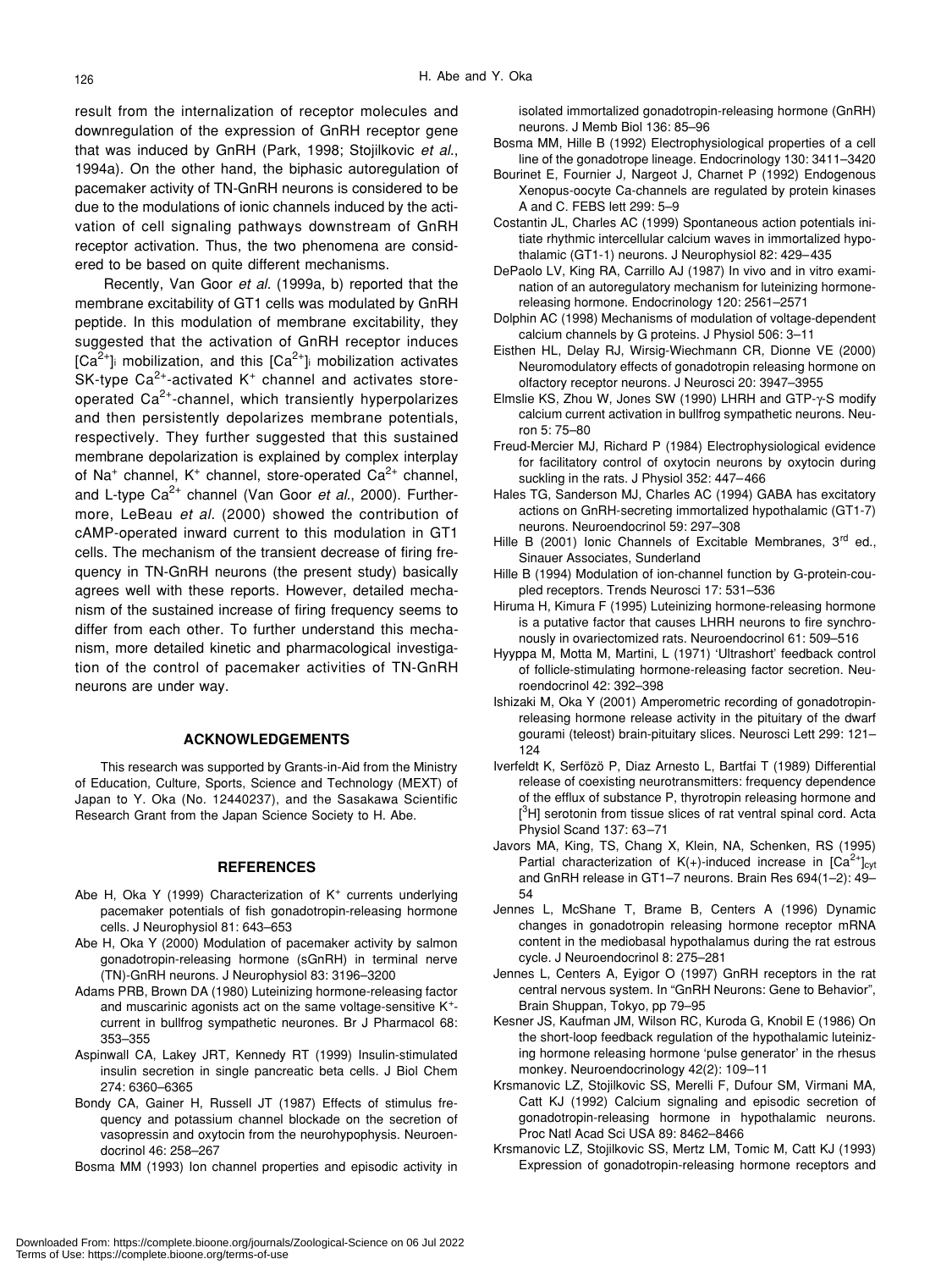autocrine regulation of neuropeptide release in immortalized hypothalamic neurons. Proc Natl Acad Sci USA 90: 3908–3912

- Krsmanovic LZ, Martinez-Fuentes AJ, Arora KK, Mores N, Navaro CE, Chen HC, Stojilkovic SS, Catt KJ (1999) Autocrine regulation of gonadotropin-releasing hormone secretion in cultured hypothalamic neurons. Endocrinol 140: 1423–1431
- Kusano K, Fueshko S, Gainer H, Wray S (1995) Electrical and synaptic properties of embryonic luteinizing hormone-releasing hormone neurons in explant cultures. Proc Natl Acad Sci USA 92: 3918–3922
- LeBeau AP, Van Goor F, Stojilkovic SS, Sherman A (2000) Modeling of membrane excitability in gonadotropin-releasing hormone-secreting hypothalamic neurons regulated by  $Ca^{2+}$ mobilizing and adenylyl cyclase-coupled receptors. J Neurosci 15: 9290–9297
- Leranth C, Sugura LM, Palkovits M, MacLusky NJ, Shanabrough M, Naftolin F (1985) The LH-RH-containing neuronal network in the preoptic area of the rat: demonstration of LH-RH-containing nerve terminals in synaptic contact with LH-RH neurons. Brain Res 345: 332–336
- Meir A, Ginsburg S, Butkevich A, Kachalsky, SG, Kaiserman I, Ahdut R, Demirgoren S, Rahamimoff R (1999) Ion channels in presynaptic nerve terminals and control of transmitter release. Physiol Rev 79: 1019–1088
- Moos F, Freund-Mercier MJ, Guerne JM, Stoeckel ME, Richard P (1984) Release of oxytocin and vasopressin by magnocellular nuclei *in vitro*: Specific facilitatory effect of oxytocin on its own release. J Endocrinol 102: 63–72
- Naor Z (1990) Signal transduction mechanisms of  $Ca<sup>2+</sup>$  mobilizing hormones: The case of gonadotropin-releasing hormone. Endocrine Rev 11: 326–353
- Naor Z, Harris D, Shacham S (1998) Mechanism of GnRH receptor signaling: Combinatorial cross-talk of  $Ca<sup>2+</sup>$  and protein kinase C. Frontiers in Neuroendocrinol 19: 1–19
- Nowycky MC (1991) Distinguishing between multiple calcium channel types. In "Molecular Neurobiology: A Practical Approach", IPL press, Oxford, pp 27–47
- Nowycky MC, Fox AP, Tsien RW (1985) Three types of neuronal calcium channel with different calcium agonist sensitivity. Nature 316: 440–443
- Oka Y, Abe H (2002) Physiology of GnRH neurons and modulation of their activities by GnRH. In: "Neuroplasticity, Development, and Steroid Hormone Action", CRC Press, Boca Raton, pp 191–203
- Oka Y, Ichikawa M (1991) Ultrastructure of the ganglion cells of the terminal nerve in the dwarf gourami (*Colisa lalia*). J Comp Neurol 304: 161–171
- Oka Y, Matsushima T (1993) Gonadotropin-releasing hormone (GnRH)-immunoreactive terminal nerve cells have intrinsic rhythmicity and project widely in the brain. J Neurosci 13: 2161–2176
- Oka Y (1995) Tetrodotoxin-resistant persistent Na<sup>+</sup> current underlying pacemaker potentials of fish gonadotrophin-releasing hormone neurones. J Physiol 482: 1–6
- Oka Y (1996) Characterization of TTX-resistant persistent Na<sup>+</sup> current underlying pacemaker potentials of fish gonadotropinreleasing hormone (GnRH) neurons. J Neurophysiol 75: 2397– 2404
- Oka Y (1997) GnRH neuronal system of fish brain as a model system for the study of peptidergic neuromodulation In "GnRH Neurons: Gene to Behavior", Brain Shuppan, Tokyo, pp 245– 276
- Ordog T, Chen MD, Nishihara M, Connaughton MA, Goldsmith JR, Knobil E (1997) On the role of gonadotropin-releasing hormone (GnRH) in the operation of the GnRH pulse generator in the rhesus monkey. Neuroendocrinology 65(5): 307–313
- Parhar IS, Iwata M (1994) Gonadotropin-releasing hormone (GnRH)

neurons project to growth hormone and somatolactin cells in the steel head trout. Histochem 102: 195–203

- Park, MK (1998) Molecular structure and expression divergence of the GnRH receptors In "Brain and Reproduction Evolution and Fitness of GnRH Neuronal System" (in Japanese), Gakkai Shuppan Center, Tokyo, pp 129–152
- Peng Y, Horn JP (1991) Continuous repetitive stimuli are more effective than bursts for evoking LHRH release in bullfrog sympathetic ganglia. J Neurosci 11: 85–95
- Sah P (1996) Ca<sup>2+</sup>-activated K<sup>+</sup> currents in neurones: types, physiological roles and modulation. Trends Neurosci 19: 150-154
- Schwanzel-Fukuda M, Silverman AJ (1990) The nervus terminalis of the guinea pig: A new luteinizing hormone-releasing hormone (LHRH) neuronal system. J Comp Neurol 191: 213–225
- Skryma R, Mariot P, Le Bourhis X, Van Coppenolle F, Shuba Y, Vanden Abeele F, Legrand G, Humez S, Boilly B, Prevarskaya N (2000) Store depletion and store-operated  $Ca<sup>2+</sup>$  current in human prostate cancer LNCaP cells: involvment in apoptosis. J Physiol 527: 71–83
- Spergel DJ, Catt KJ, Rojas E (1996) Immortalized GnRH neurons express large-conductance calcium-activated potassium channels. Neuroendocrinol 63: 101–111
- Stea A, Soong TW, Snutch TP (1995) Determinants of PKC-dependent modulation of a family of neuronal calcium channels. Neuron 15: 929–940
- Stojilkovic SS, Krsmanovic LZ, Spergel DJ, Catt KJ (1994a) Gonadotropin-releasing hormone neurons: Intrinsic pulsatility and receptor-mediated regulation. Trends Endocrinol Metab 5: 201–209
- Stojilkovic SS, Reinhart J, Catt KJ (1994b) Gonadotropin-releasing hormone receptors: Structure and signal transduction pathways. Endocrine Rev 15: 462–499
- Stojilkovic SS, Catt KJ (1995a) Expression and signal transduction pathways of gonadotropin-releasing hormone receptors. Rec Prog in Hormone Res 50: 161–205
- Stojilkovic SS, Catt KJ (1995b) Novel aspects of GnRH-induced intracellular signaling and secretion in pituitary gonadotrophs. J Neuroendocrinol 7: 739–757
- Swartz KJ (1993) Modulation of  $Ca^{2+}$  channels by protein kinase C in rat central and peripheral neurons: disruption of G proteinmediated inhibition. Neuron 11: 305–320
- Taylor CW, Broad LM (1998) Pharmacological analysis of intracellular  $Ca^{2+}$  signaling: problems and pitfalls. Trends Pharm Sci 19: 370–375
- Valenca MM, Johnston CA, Ching M, Negro-Vilar A (1987) Evidence for a negative ultrashort loop feedback mechanism operating on the luteinizing hormone-releasing hormone neuronal system. Endocrinology 121: 2256–2259
- Van Goor F, Krsmanovic LZ, Catt KJ, Stojilkovic SS (1999a) Coordinated regulation of gonadotropin-releasing hormone neuronal firing patterns by cytosolic calcium and store depletion. Proc Natl Acad Sci USA 96: 4101–4106
- Van Goor F, Krsmanovic LZ, Catt KJ, Stojilkovic SS. (1999b) Control of action potential-driven calcium influx in GT1 neurons by the activation status of sodium and calcium channels. Mol Endocrinol 13: 587–603
- Van Goor F, LeBrau AP, Krsmanovic LZ, Sherman A, Catt KJ, Stojilkovic SS (2000) Amplitude-dependent spike-broadening and enhanced Ca<sup>2+</sup> signaling in GnRH-secreting neurons. Biophys J 79: 1310–1323
- Witkin JW, Silverman AJ (1985) Synaptology of luteinizing hormone-releasing hormone neurons in rat preoptic area. Peptides 6: 263–271
- Yamamoto N, Oka Y, Amano M, Aida K, Hasegawa Y, Kawashima S (1995) Multiple gonadotropin-releasing hormone (GnRH) immunoreactive systems in the brain of the dwarf gourami, *Colisa lalia*: immunohistochemistry and radioimmunoassay. J